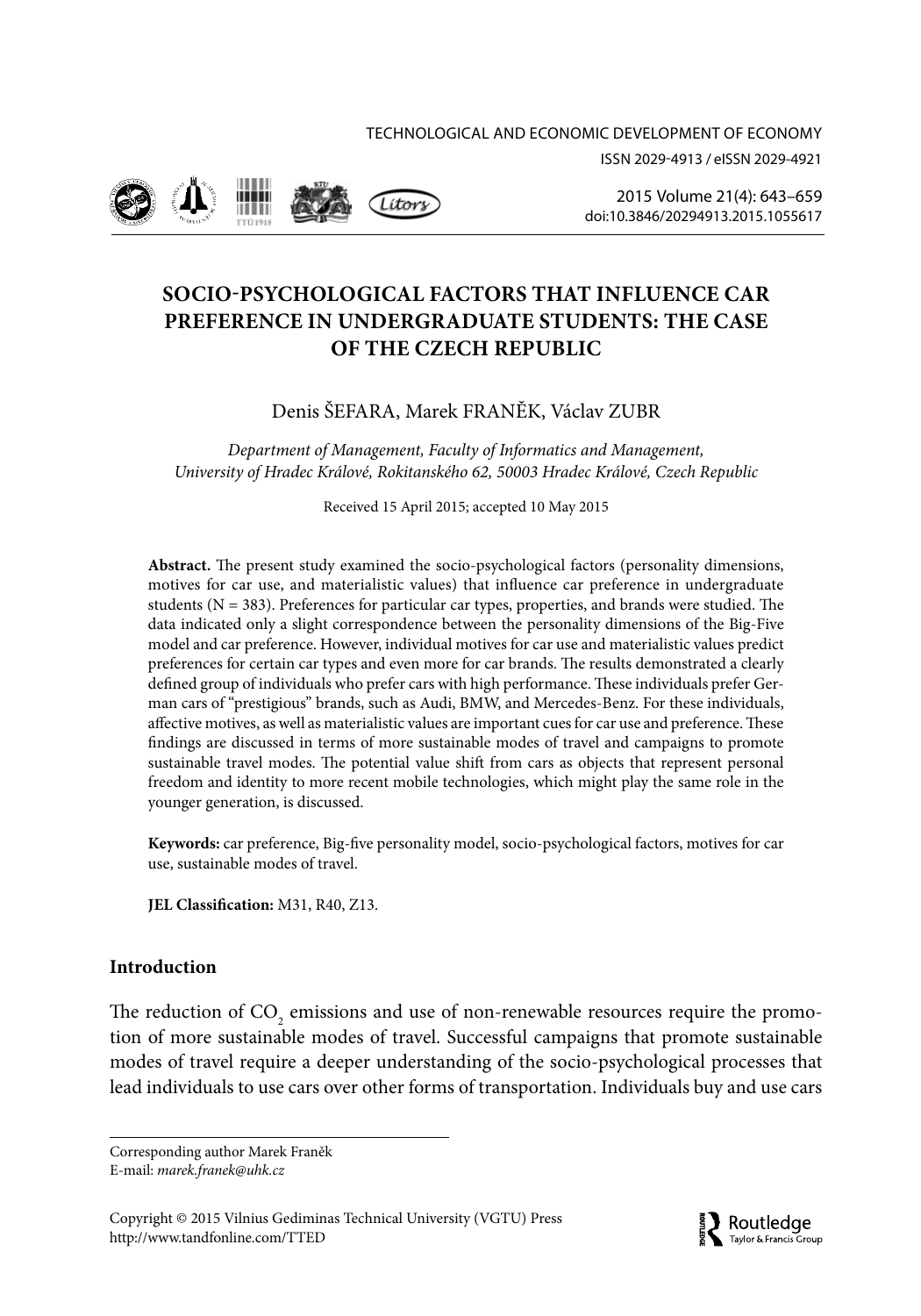for different reasons. Clearly, a car purchase, similar to the purchase of other products, is primarily determined by economic factors, such as the price, operating costs and other car properties, as well as the financial situation of the customer. Cars can also represent objects for non-verbal communication of individual achievements and success, as well as identities and social positions (Gatersleben 2014). Thus, car ownership has not only an instrumental value but also a symbolic meaning. For many drivers, driving a car has an affective value because driving can elicit pleasant feelings of thrill and excitement (Steg *et al.* 2001). Moreover, there is a popular belief that car preference could also reflect the behaviour, personality traits, and individual characteristics of the driver.

Although there are numerous socio-psychological factors that influence car choice, most published investigations have examined economic or socio-demographic factors that influence customer intentions and preferences. For example, Lave and Train (1979) examined the influences of the purchase price, age, and a number of household members on car choice. Manski and Sherman (1980) studied the effects of a purchase price, a number of seats, an acceleration time, a luggage space and operating costs. Mannering and Winston (1985) investigated the purchase price and operating costs. Variables such as age, gender, college degree, number of household members, and income were examined in Kitamura *et al*. (2001). Bhat, Sen and Eluru (2009) studied the effects of household demographics, household location characteristics, built environment attributes, household head characteristics, and vehicle attributes on household vehicle holdings and use. Several studies have also investigated spatial interdependence effects in vehicle ownership (Adjemian *et al*. 2010) and the influence of neighbourhood characteristics on vehicle-type choice (Potoglou 2008).

Steg *et al.* (2001) distinguish between instrumental-reason and symbolic-affective motives for car use. While the former refers to the general instrumental function of car use, the later describes the symbolic functions of cars. Recently, several investigations have focused on an effect of symbolic motives on car selection. It was demonstrated, for example, that women consider men more attractive in premium, representative cars compared with common cars (Dunn, Searle 2010). Owners of sports cars can look younger (Effendi, Whitfield 2012). Adolescents particularly attempt to gain prestige through clothes and car ownership (e.g., Suitor *et al.* 2003). While driving a car can be a stressful activity, positive emotional reactions are associated with the use of a car during leisure rides (Anable, Gatersleben 2005). In the leisure rides aspects of driving, such as excitement, freedom, and relaxation, fully appear. Large and powerful cars can be perceived as a symbol of success and provide their owners a sense of pride and enthusiasm when driving (Gärling *et al.* 2013). A car can also be perceived as the primary territory, similar to a home (Fraine *et al.* 2007). Self-esteem is associated with car type in men (Ellaway *et al.* 2003).

The ownership of material goods is closely related to materialist values. There is a connection between materialism and attitudes towards cars. Materialistically oriented individuals like to exhibit their social status through material goods. Individuals with a materialistic orientation do not want to purchase energy-saving cars (Gatersleben 2011).

Interestingly, there are also stereotypical images regarding personal qualities of owners of particular car types or even regarding owners of individual car brands. For example, research conducted in Germany (Fischer 2009) identified various personality stereotypes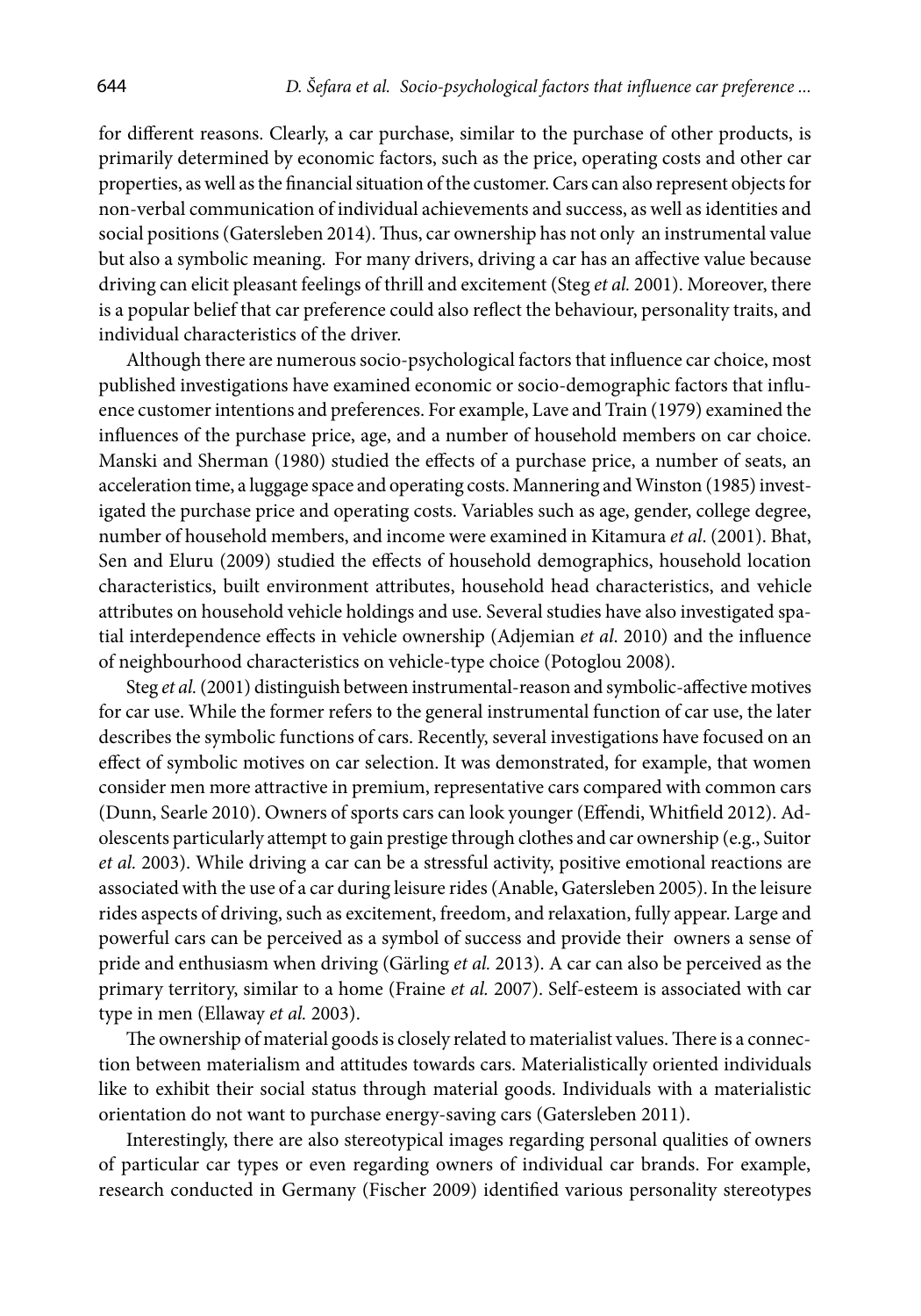associated with owning particular car brands. It was demonstrated that Audi drivers are viewed as attractive and audacious. BMW owners are perceived as wild and masculine. Fiat drivers are thought to be slim and restrained, whereas Ford drivers are viewed as corpulent and shy. Mercedes drivers are serious and bourgeois. A typical Opel driver is honest and good-humoured. Peugeot drivers are viewed as pretty and cosmopolitan, and Volkswagen owners are happy and modest. Recent research suggests that individuals tend to see human faces in car fronts (Kühn *et al*. 2014; Windhager *et al*. 2012). Curiously, in the most recent study, Stieger and Voracek (2014) demonstrated that cars resemble their owners in the same way as their dogs. Their study indicates that raters were successful at matching car owners to the front views of their cars. These findings suggest that some individuals might be attracted to certain car brands, which may express their personalities and identities.

In the previous decade, several studies have appeared that have documented manifestations of personality in various everyday behaviours. The Big-Five personality model has been frequently used, which describes personality in the five dimensions: neuroticism, extraversion, openness, consciousness, and agreeableness (e.g., John, Srivastava 1999). These studies have consistently demonstrated that personality traits are, to some extent, predictors of preferences for musical genres that an individual likes (Rentfrow, Gosling 2003), his/her physical appearance (Naumann *et al.* 2009), arrangement of personal space (Gosling *et al*. 2002), the design of personal websites (Vazire, Gosling 2004), and political preferences (Carney *et al.* 2008). However, there is a lack of knowledge about the relationship between Big-Five personality traits and consumer behaviour. Similarly, the studies concerning associations between personality and car choice were not conducted. Only authors Choo and Mokhtarian (2004) examined the relationship between personality and car type choice. Their data demonstrated that "adventure seekers" typically tend to prefer sports cars. Moreover, adventure seekers dislike compact, mid-sized, large vehicles and minivans. "Loners" liked small vehicles and SUVs and disliked mid-sized vehicles and minivans. Calm individuals liked minivans, small and compact vehicles and disliked sports cars and SUVs. The drawback of the study is that the authors did not use any standardized test of personality.

In accordance with gender stereotypes, there is a popular believe that women have different patterns of car preferences. Several studies confirmed that women's patterns of car buying differ from those of men (e.g. Moutinho *et al.* 1996). Typically, women tend to buy lowerpriced cars, and prefer the compact and subcompact segments (Candler 1991).

The aim of the present study was to extend our knowledge regarding various socio-psychological factors that influence car preference in undergraduate students. To promote more sustainable modes of travel, it appears important to attempt to further understand motives for car use, values and personality characteristics and their associations with car choice. There is existing literature regarding the socio-psychological factors that influence car use (e.g., Dittmar 1992, 2004; Gatersleben 2007; Steg *et al.* 2001; Steg 2005). However, there is still a lack of empirical data regarding the factors that determine preference of particular car types and brands and their relationship to motives and other socio-psychological factors for car use. Moreover, the previous studies have only originated from Western European countries. Recent investigations suggest that even preference of particular brands could reflect the personal and social identities of their owners. A question arises as to whether robust and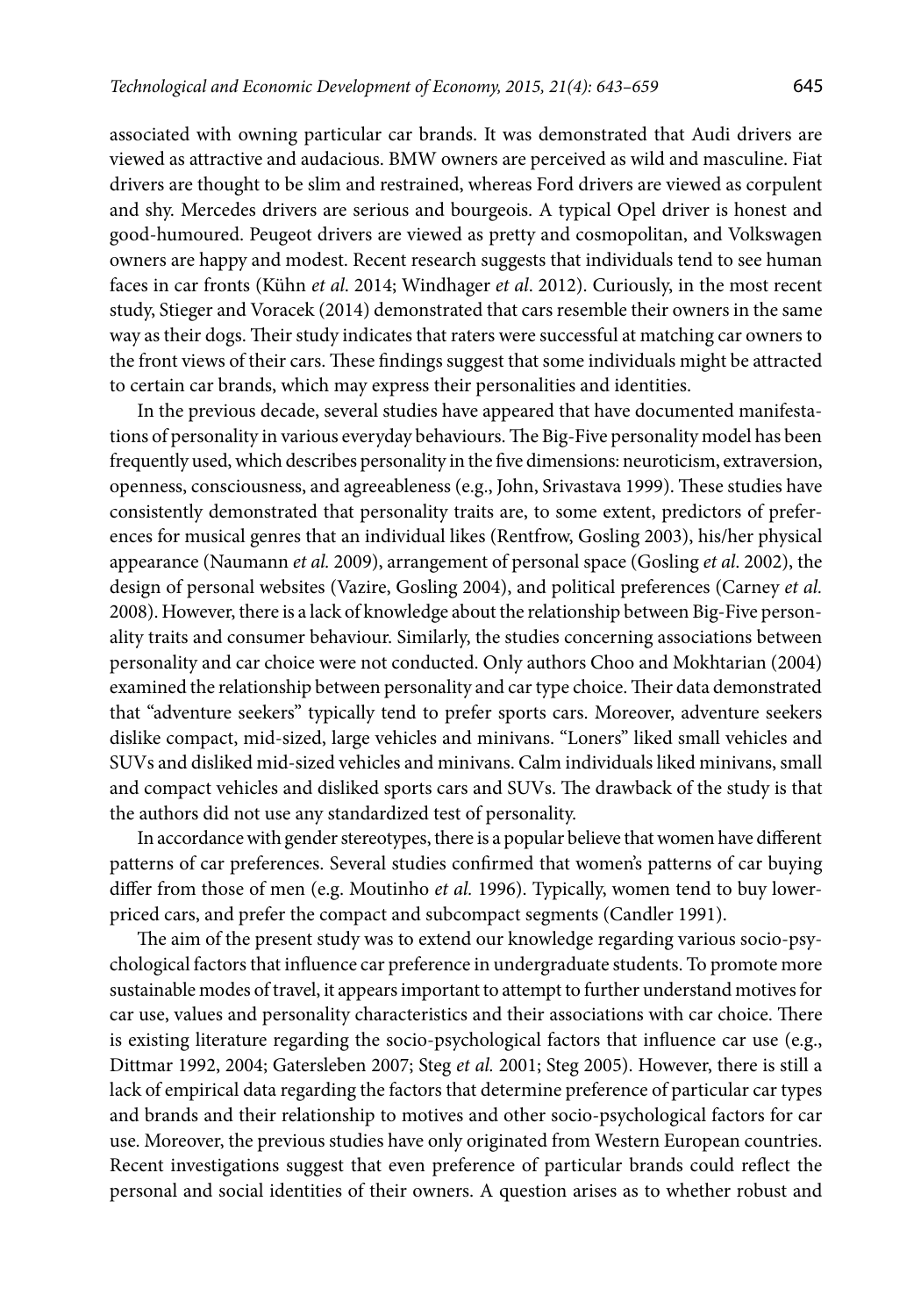consistent differences between individuals who prefer various types or brands of cars exist. If so, which socio-psychological factors caused these differences? How are these differences influenced by personal factors, motives for car use or an individual value system?

To identify car preference, one approach is to ask car owners which vehicle they have and investigate the described socio-psychological variables. However, there may be differences between the preferred cars and vehicles that the individual actually owns. These differences may be especially true for the post-communist countries, where the living standard remains lower than in Western Europe and the U.S.A.. It makes cars to be relatively expensive. Many customers cannot purchase a car that they would like to own. It is true not only for cars of "premium" brands, but also for more common cars. Moreover, various instrumental-reasoned motives also play roles in an actual car purchase (e.g., a need to transport children and family or allocate money for other household demands). Thus, for this type of research, undergraduate students represent a good research sample. Although there has been extensive discussion concerning the use of university students as test subjects, we believe that they fit well for this study. The university students are still not employed and do not have their own families; thus, they may not be influenced by the previously described instrumental-reasoned factors. It appears that undergraduates can spontaneously express their preferences and wishes. Moreover, the university students are future buyers of cars and therefore their preferences are important if we want to understand what car choices will be made in the future. Clearly, the budgets of undergraduates are rather limited. Thus, to encourage participants to freely express their wishes and preferences, we decided to introduce a scenario in which a participant had sufficient financial resources and could choose a car according to his/her preferences.

In summary, the objectives of the present study were to examine the broader range of socio-psychological factors that influence car use in undergraduate students and consider these factors in the context of preferences for particular car types, properties, and brands.

#### **1. Methods**

#### **1.1. Participants**

Three hundred eighty-three respondents participated in the study. The participants were all undergraduate students from the Faculty of Informatics and Management at the University of Hradec Králové. The respondents ranged in age from 18 to 27 years, and their mean age was 21.1 years (*SD* = 1.17, 210 females). The sample was relatively homogenous because all participants studied management, economics and partly informatics.

#### **1.2. Measures**

*Car preference questionnaire.* First, in a pilot investigation, thirty participants were asked to describe their levels of familiarity with various characteristics and properties of cars and particular car brands. The group of participants consisted of undergraduates from the Faculty of Informatics and Management at the University of Hradec Králové. Next, the car preference questionnaire was constructed. The pilot investigation assured that the study participants were highly familiar with the subjects of the study. The questionnaire was introduced with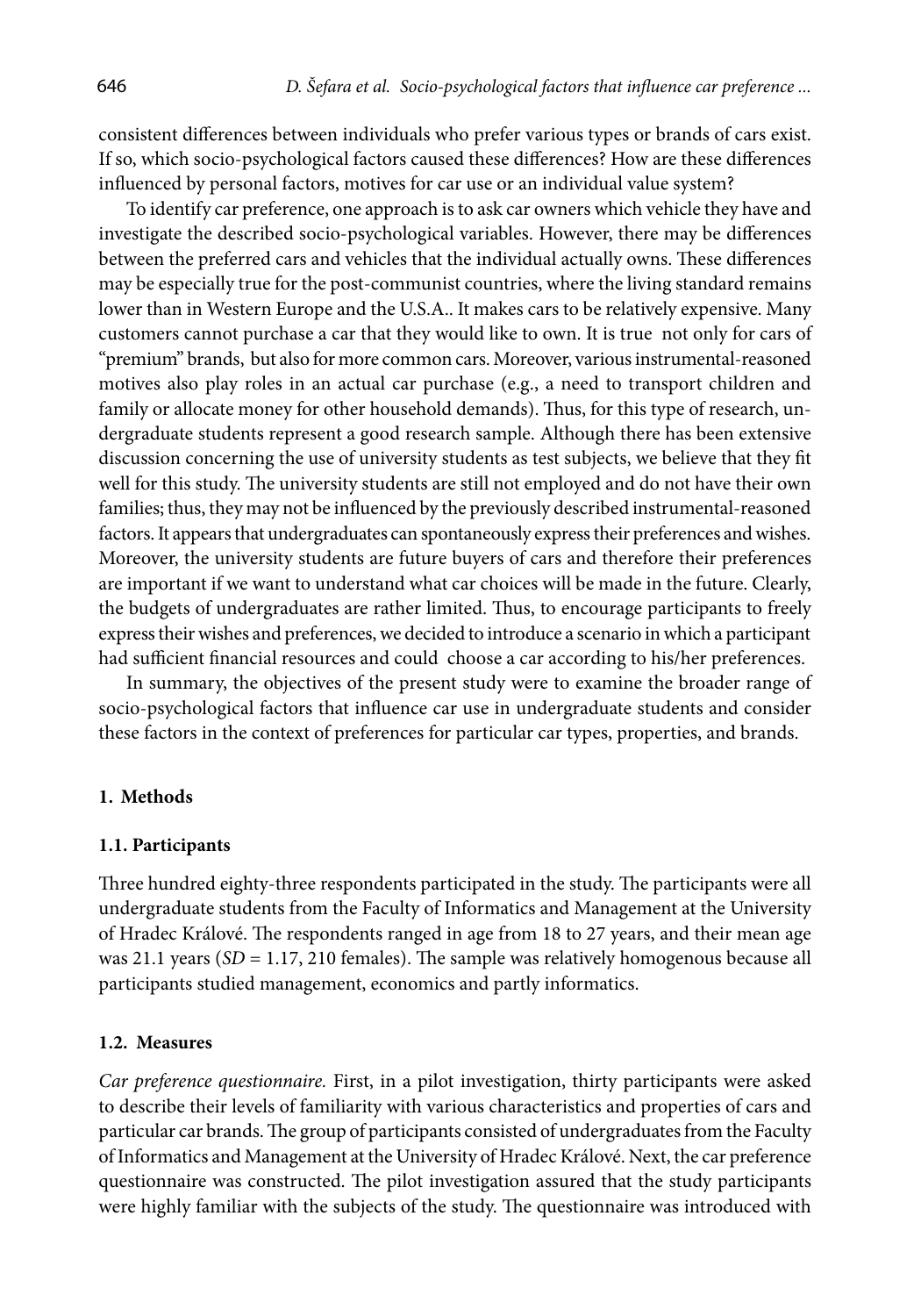the scenario "*Imagine that you have enough money and can buy a car that you like*". The questionnaire consisted of items that describe the main characteristics of cars. The questionnaire comprised items that describe the type of a vehicle (car, off-road, sport), vehicle body (e.g., hatchback, sedan, estate, limousine, and sport utility vehicles), fuel type, fuel consumption, size, distinctiveness, performance, and car brand. The participants were asked to rate their level of preference using a 1–5 scale (strongly dislike – strongly like).

*Demographics.* The participants' gender, age, frequency of driving, and vehicle ownership were determined.

*Personality.* Personality was assessed using the Czech translation of the Ten-Item Personality Inventory (Gosling *et al*. 2003). The inventory consists of ten items, and each pair of items corresponds to each of the Big-Five personality dimensions – *Extraversion* (Cronbach's alpha = 0.68), *Stability* (Cronbach's alpha = 0.51), *Consciousness* (Cronbach's alpha = 0.45), *Agreeableness* (Cronbach's alpha = 0.22), and *Openness* (Cronbach's alpha = 0.56)*.* The level of agreement/disagreement with the items was expressed on a 7-point Likert-type scale. The reliability of the traits *Extraversion*, *Stability*, *Consciousness*, and *Openness* was similar to the original English version (Gosling *et al*. 2003). Only the dimension *Agreeableness* (Cronbach's alpha = 0.22) is not considered sufficiently reliable.

*Motives for car ownership.* Based on a study by Steg (2005), a sixteen-item questionnaire was created, which measured *symbolic motives* (e.g., "I can express myself through my car, my car shows what I am."; Cronbach's alpha = 0.81*), affective motives* (e.g., "I consider driving as enjoyable."; Cronbach's alpha = 0.84), *instrumental-reasoned motives* (e.g., "The car serves as a loading space for luggage, shopping, etc."; Cronbach's alpha = 0.58), and *independence motives* (e.g., "Thanks to the car, I am independent of the other."; Cronbach's alpha = 0.75) for car purchase. The level of agreement/disagreement with these items was expressed on a 5-point Likert-type scale.

*Materialism.* To measure materialism in consumers, the Czech translation of the nine item version of the *Material Values Scale* (Richins 2004) was used. The scale consists of items that describe the importance of material values manifested in consumer behaviours, such as "I admire people who own expensive homes, cars, and clothes", "I like to own things that impress people", and "I'd be happier if I could afford to buy more things". The level of agreement/disagreement with these items was expressed on a 5-point Likert-type scale. The scale has acceptable psychometric properties (Cronbach's alpha = 0.80)*.*

#### **2. Results**

The descriptive statistics of all variables were calculated. All statistical analyses were conducted using *Statistica 12* software. The descriptive statistics for preferences regarding car body, fuel type, transmission type, car size, car appearance, performance, and equipment are reported separately for males and females in the *Supplemental online material*. The significance of gender differences was tested via a *t*-test for independent samples.

The data demonstrated that sports vehicles are primarily preferred in males, whereas SUVs are primarily preferred among females. Limousines and off-roads were less preferred cars in both genres. The participants preferred more gasoline or diesel fuels over LPG or hybrid and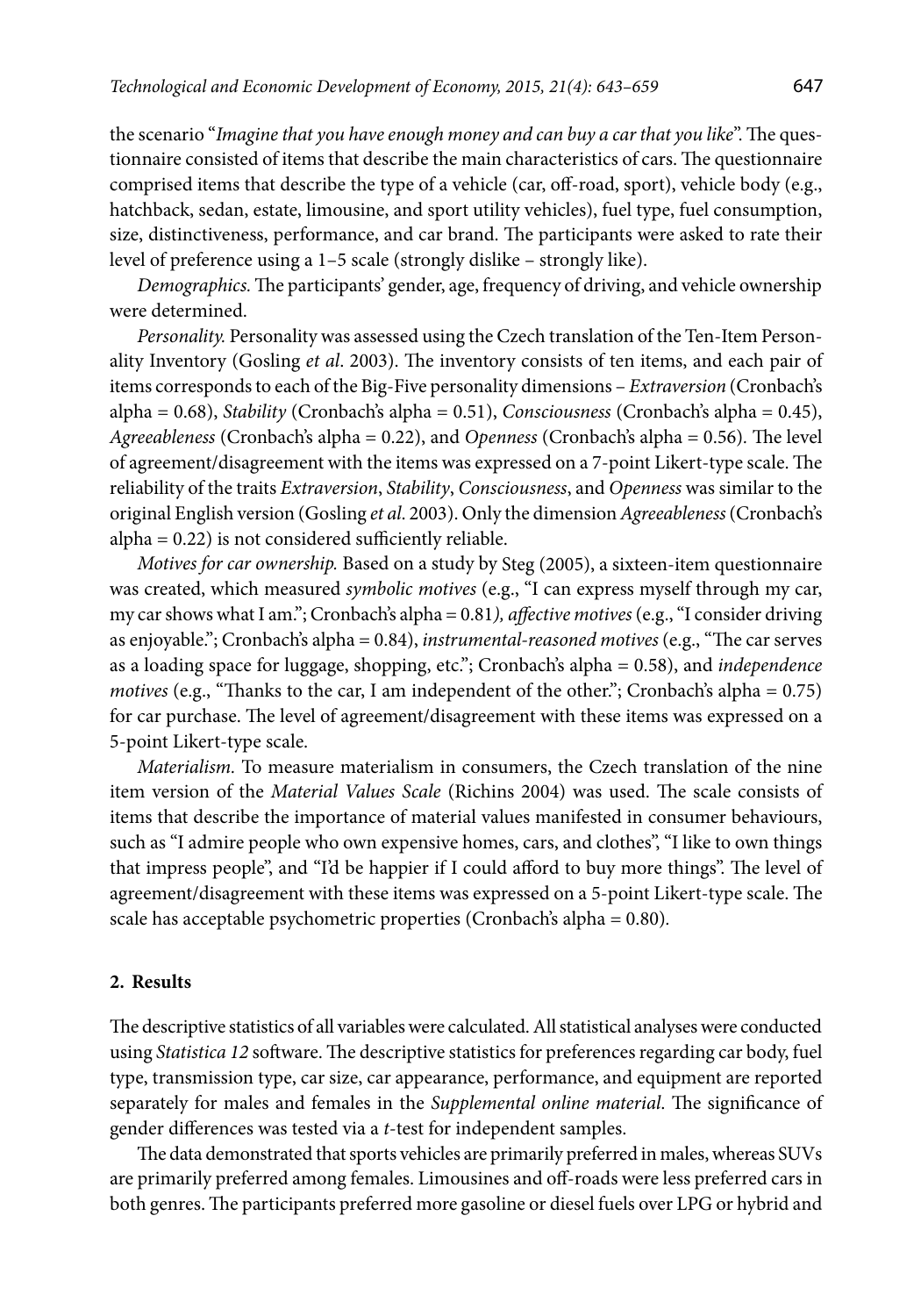electric cars. The interest in fuel consumption is higher in females than in males. Compared with the female participants, the male participants preferred cars with a high performance and a higher level of equipment. Furthermore, the preferences of particular car brands were analysed (see the *Supplemental online material*). The data demonstrated that brands such as Audi, BMW, Mercedes-Benz, Volkswagen, and Škoda were highly preferred over the other brands. The level of preference was mostly higher in males compared with females. In contrast, Dacia and Fiat were less preferred brands. Males disliked these cars more than females.

In further analyses, we examined the relationships between the preferences of individual car types and car properties and personality traits, dimensions of car ownership motivations, materialist values, and attitudes towards motoring.

The set of statistical models that predicted preferences of individual car types and car properties based on the multiple regression analysis was calculated. Personality traits (extraversion, agreeableness, consciousness, emotional stability, and openness), motives (symbolic, affective, instrumental-reasoned, and independence), materialistic values, and attitudes towards motoring were chosen as the predictor variables. The data were calculated separately for males (Table 1) and females (Table 2).

In males, the results indicated that the greatest predictive value had the models for preferences for high car performance, preferences for distinctive cars, preferences for high level of equipment, interests in car consumption, and preferences for alternative fuelling types. Particular personality traits (extraversion, agreeableness, consciousness, emotional stability, and openness) were poor predictors for preferences for individual car properties. Extraversion was the significant predictor for preferences for sports cars and distinctive car appearance. Agreeableness significantly negatively predicted preferences for hatchbacks. Emotional stability significantly positively predicted preferences for sedans and negative for preferences for estates. Openness significantly positively predicted preferences for hybrid or electrical fuelling, as well as with preferences for sports cars. We did not found any significant associations between consciousness score and car type preferences. In general, the regression models showed that personality can explain only a small portion of preference for particular types of cars and car properties.

However, individual motives for car use can explain more differences in the preference for car type and properties. The symbolic motives were the significant predictors for preferences for sports cars, off-roads, and hybrid or electrical fuelling. The affective motives were the significant positive predictors for preferences for large cars, distinctive car appearance with a high performance, and fuel type gasoline, and negative predictors for interest in car consumption. The instrumental-reasoned motives were the significant positive predictors for interest in car consumption, preferences for large cars, and preferences for SUVs and negative predictors for preferences for sedans and a high performance. The materialistic values were positively associated with preferences for limousines and a higher level of equipment. The attitudes towards motoring did not significantly influence car preferences.

Table 2 shows the results for females. Among females, only the models for preferences for high car performance had the higher predictive value. The data indicated that openness was the significant positive predictor for preference for hybrid/electric cars, as well as large cars and the negative predictor for preference for hatchbacks. Consciousness was the significant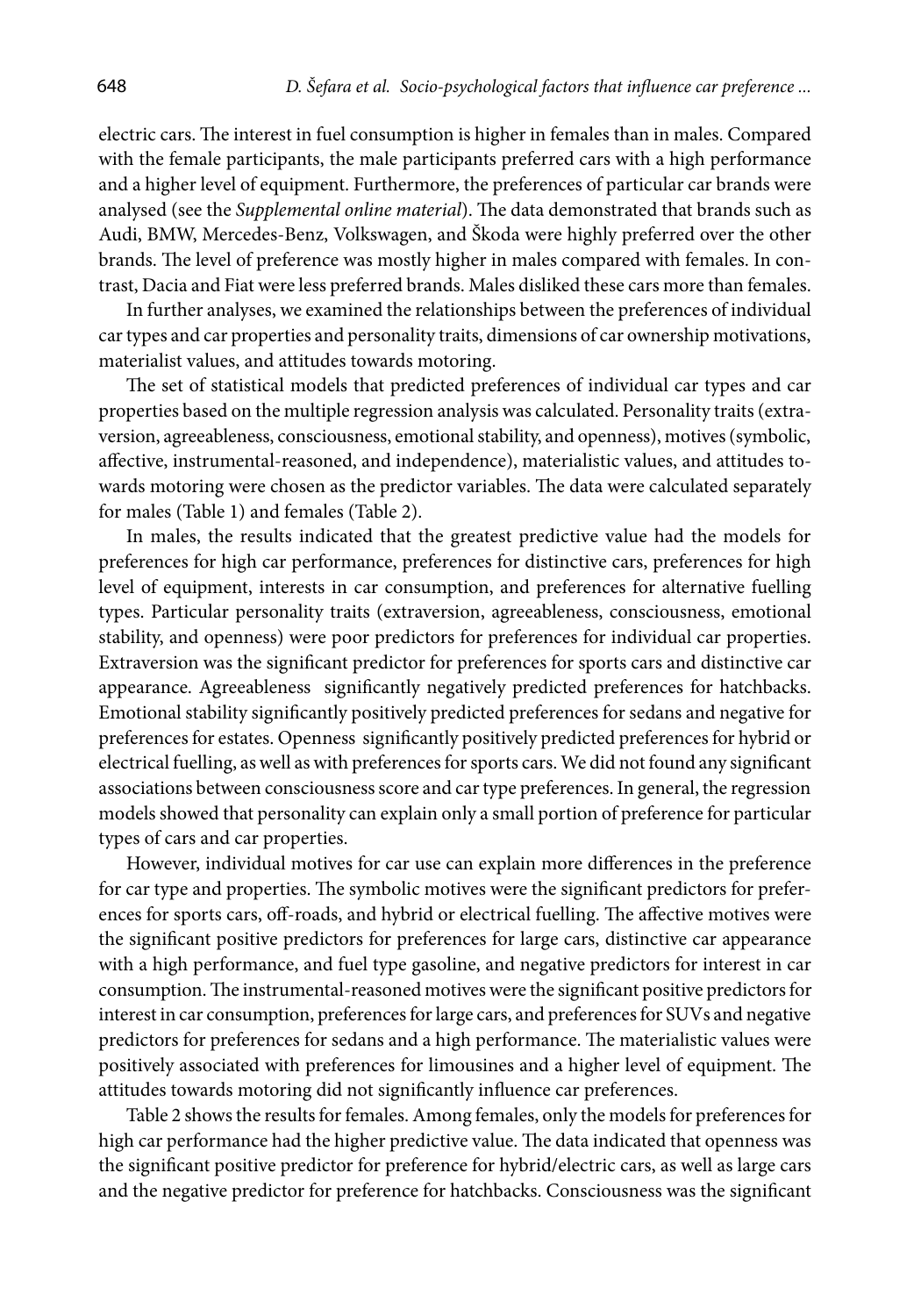| ,<br>l                                                                               |                                                                                         |
|--------------------------------------------------------------------------------------|-----------------------------------------------------------------------------------------|
| ļ<br>ļ                                                                               |                                                                                         |
| ١                                                                                    |                                                                                         |
|                                                                                      |                                                                                         |
|                                                                                      |                                                                                         |
|                                                                                      |                                                                                         |
|                                                                                      |                                                                                         |
|                                                                                      |                                                                                         |
|                                                                                      |                                                                                         |
|                                                                                      | ì                                                                                       |
| ٖ<br>په                                                                              |                                                                                         |
|                                                                                      |                                                                                         |
|                                                                                      |                                                                                         |
|                                                                                      |                                                                                         |
|                                                                                      |                                                                                         |
|                                                                                      |                                                                                         |
|                                                                                      |                                                                                         |
|                                                                                      |                                                                                         |
|                                                                                      |                                                                                         |
|                                                                                      |                                                                                         |
|                                                                                      | j                                                                                       |
| j                                                                                    | i                                                                                       |
|                                                                                      |                                                                                         |
|                                                                                      |                                                                                         |
| <b>CANTING CO.</b><br>: 22.                                                          | ì<br>I<br>コー こうじょうしょう                                                                   |
|                                                                                      |                                                                                         |
|                                                                                      |                                                                                         |
|                                                                                      |                                                                                         |
|                                                                                      |                                                                                         |
|                                                                                      |                                                                                         |
| ֧֧֧֧֧֧֧֧֧ׅ֧֧֧֧֧֧֛֪֧֛֧֧֧֛֧֧֛֪֛֪֛֚֚֚֚֚֚֚֚֝֝֕֓֕֓֕֓֝֓֝֬֝֓֝֬֝֓֝֬֝֬֝֓֝֬֜֓֓֝֬֜֓֜֜֝֬֜֝֬֬֝֬֝֬ |                                                                                         |
| l                                                                                    | 计类型 网络小海军 计数据                                                                           |
|                                                                                      |                                                                                         |
|                                                                                      | i                                                                                       |
|                                                                                      |                                                                                         |
|                                                                                      |                                                                                         |
|                                                                                      |                                                                                         |
| i                                                                                    |                                                                                         |
|                                                                                      | i                                                                                       |
|                                                                                      | j                                                                                       |
| もくくちくさくさく                                                                            |                                                                                         |
|                                                                                      |                                                                                         |
|                                                                                      |                                                                                         |
|                                                                                      |                                                                                         |
| i<br>J                                                                               | ֖֖֖֖֧ׅ֧֖֧ׅ֧֧֪֧֧֪ׅ֧֪֧֪֧֪ׅ֪֪֪֧֪֪֧֪֪֧֪֧֪ׅ֧֪ׅ֧֚֚֚֚֚֚֚֚֚֚֚֚֚֚֚֚֚֚֚֚֚֚֚֚֚֚֚֚֚֚֚֚֬֝֝֬֝֬֓֝֬֝֬֝֬ |
|                                                                                      |                                                                                         |
| i<br>i                                                                               | Ĭ                                                                                       |
| ì                                                                                    |                                                                                         |
| ١                                                                                    | ۱r                                                                                      |
| こうか こうさん<br>į                                                                        | å<br>١<br>١                                                                             |
|                                                                                      | i                                                                                       |
|                                                                                      |                                                                                         |
|                                                                                      | ¢                                                                                       |
| ¢                                                                                    |                                                                                         |
| ł                                                                                    |                                                                                         |
|                                                                                      | i                                                                                       |
|                                                                                      | ł                                                                                       |
|                                                                                      |                                                                                         |
| ı                                                                                    |                                                                                         |
|                                                                                      | 1.000 PM 2010 PM 2011<br>֚֘                                                             |
|                                                                                      |                                                                                         |
|                                                                                      | į                                                                                       |
| ı<br>I                                                                               |                                                                                         |

|                                                                                                                                                                        |       |                           |                    |         |         |         |                    | ς       |         |                                              |             |                               |                   |
|------------------------------------------------------------------------------------------------------------------------------------------------------------------------|-------|---------------------------|--------------------|---------|---------|---------|--------------------|---------|---------|----------------------------------------------|-------------|-------------------------------|-------------------|
|                                                                                                                                                                        |       |                           | Personality traits |         |         |         | Motives and values |         |         |                                              |             | Attitudes towards<br>motoring |                   |
|                                                                                                                                                                        |       | Щ                         | ⋖                  | O       | S       | 0       |                    |         |         | Symbolic Affective Instrumental Independence | Materialism | Regular<br>driver             | Likes<br>cars     |
|                                                                                                                                                                        | R     | values<br>Beta            |                    |         |         |         |                    |         |         |                                              |             |                               |                   |
| Hatchback                                                                                                                                                              | 0.297 | 0.00                      | $-0.19$            | Ξ       | 0.01    | $-0.05$ | $-0.01$            | $-0.04$ | $-0.07$ | 0.06                                         | $-0.03$     | 0.09                          | 0.15              |
| Sedan                                                                                                                                                                  | 0.330 | $-0.12$                   | $-0.12$            | 0.03    | 0.21    | 0.09    | 0.13               | 0.03    | $-0.17$ | 0.11                                         | 0.05        | 0.09                          | 0.00              |
| Estate                                                                                                                                                                 | 0.320 | $-0.04$                   | 0.14               | $-0.03$ | $-0.23$ | $-0.09$ | $-0.08$            | 0.06    | $-0.15$ | $-0.03$                                      | $-0.11$     | 0.00                          | $\overline{0.11}$ |
| SUV                                                                                                                                                                    | 0.290 | $\overline{0}$            | 0.01               | 0.02    | 0.05    | 0.06    | $-0.12$            | 0.12    | 0.18    | $-0.13$                                      | 0.13        | $-0.08$                       | $-0.14$           |
| Limousine                                                                                                                                                              | 0.331 | 65                        | 0.08               | $-0.12$ | 0.08    | 0.07    | $-0.04$            | 0.06    | 0.01    | 0.00                                         | 0.24        | 0.05                          | 0.05              |
| Sport car                                                                                                                                                              | 0.461 | $\ddot{c}$<br>0           | $-0.08$            | 0.01    | 0.06    | 0.05    | 0.20               | 0.13    | 0.08    | 0.01                                         | 0.00        | $-0.06$                       | 0.06              |
| Off-road                                                                                                                                                               | 0.328 | $\mathfrak{S}$<br>$\circ$ | 0.03               | 0.12    | 0.08    | 0.17    | $-0.07$            | 0.13    | 0.07    | 0.05                                         | $-0.15$     | $-0.16$                       | 0.06              |
| Fuel type<br>gasoline                                                                                                                                                  | 0.382 | 0.10                      | $-0.05$            | 0.10    | $-0.01$ | $-0.07$ | 0.02               | 0.34    | $-0.12$ | $-0.18$                                      | $-0.07$     | 0.07                          | 0.02              |
| Fuel type diesel                                                                                                                                                       | 0.248 | $-0.07$                   | $-0.04$            | 0.09    | $-0.03$ | 0.00    | $-0.08$            | $-0.12$ | 0.05    | 0.13                                         | $-0.01$     | 0.12                          | 0.05              |
| Fuel type hybrid<br>and electric                                                                                                                                       | 0.401 | $\mathcal{S}$<br>$\circ$  | 0.09               | $-0.06$ | 0.16    | 0.23    | 0.02               | $-0.12$ | $-0.06$ | $-0.01$                                      | $-0.0$      | $-0.14$                       | $-0.15$           |
| consumption<br>Interest in                                                                                                                                             | 0.435 | $-0.11$                   | 0.02               | 0.07    | $-0.01$ | 0.07    | $-0.17$            | $-0.23$ | 0.21    | 0.03                                         | $-0.07$     | 0.08                          | $-0.02$           |
| Preference for<br>large cars                                                                                                                                           | 0.312 | CO.<br>ု                  | $-0.05$            | 0.04    | $-0.07$ | $-0.05$ | 0.01               | 0.21    | 0.21    | $-0.07$                                      | $-0.12$     | 0.09                          | $-0.07$           |
| Preference for<br>distinctive car                                                                                                                                      | 0.529 | 28<br>6                   | $-0.04$            | 0.08    | 0.02    | $-0.09$ | 0.19               | 0.17    | $-0.03$ | 0.12                                         | 0.06        | 0.09                          | 0.08              |
| Performance<br>important                                                                                                                                               | 0.587 | $\tilde{E}$               | 0.10               | 0.04    | 0.00    | 0.00    | 0.17               | 0.37    | $-0.14$ | $\Xi$                                        | $-0.06$     | 0.03                          | 0.09              |
| Equipment                                                                                                                                                              | 0.446 | $\ddot{\mathrm{c}}$<br>ု  | 0.02               | 0.07    | 0.17    | $-0.05$ | 0.08               | 0.04    | 0.13    | $-0.04$                                      | 0.31        | 0.08                          | 0.00              |
| Note: Personality traits: E = Extraversion, A = Agreeableness, C = Consciousness, S = Stability, O = Openness.<br>The bold font indicates significance at $p < 0.05$ . |       |                           |                    |         |         |         |                    |         |         |                                              |             |                               |                   |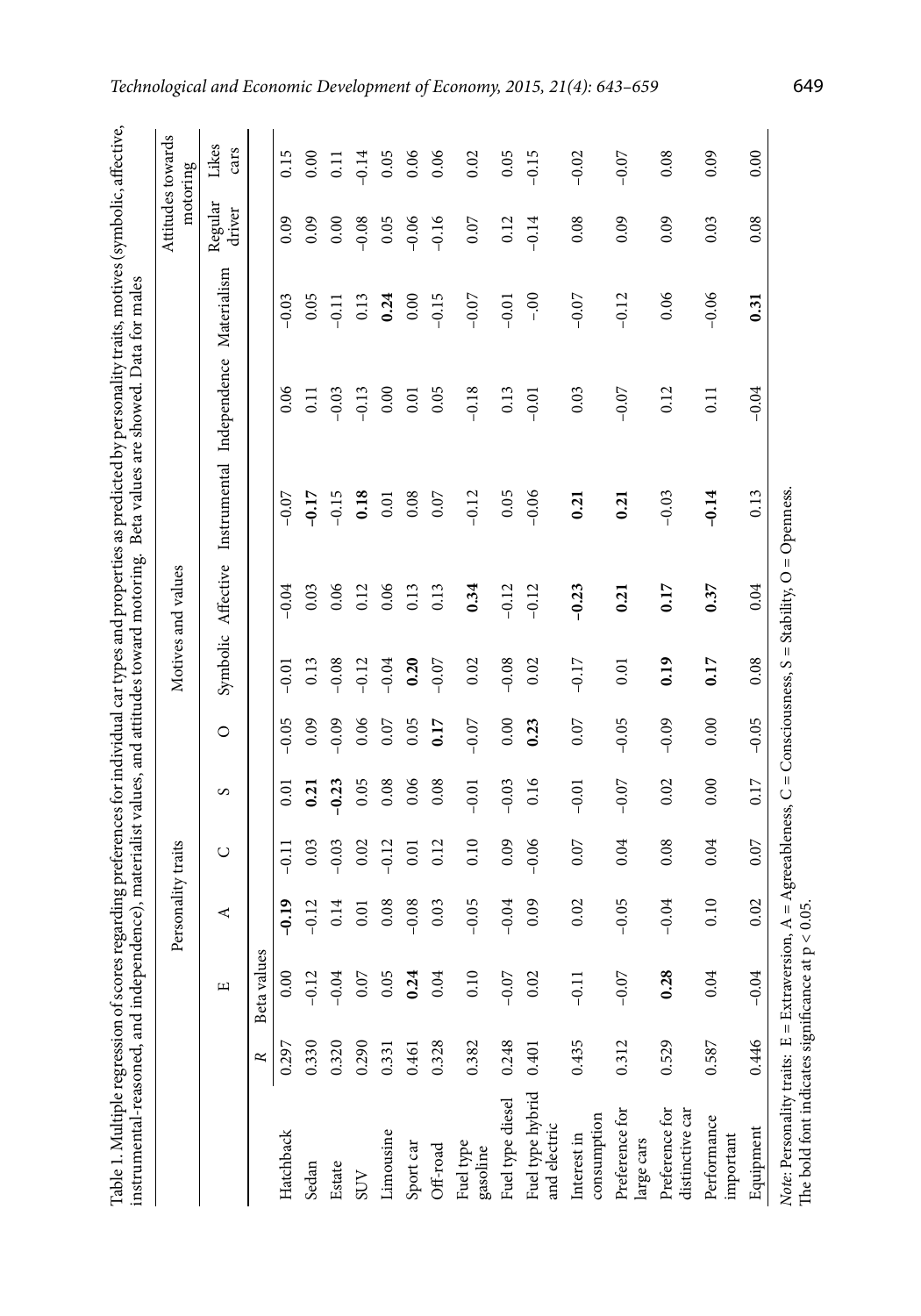|                                                                                              |       |                                    | Personality traits |                   |                   |         |                                                                                        | Motives and values |         |                                                          |         | Attitudes towards<br>motoring |               |
|----------------------------------------------------------------------------------------------|-------|------------------------------------|--------------------|-------------------|-------------------|---------|----------------------------------------------------------------------------------------|--------------------|---------|----------------------------------------------------------|---------|-------------------------------|---------------|
|                                                                                              |       | $\left\vert \mathbf{I}\right\vert$ | ⋖                  | O                 | S                 | 0       |                                                                                        |                    |         | Symbolic Affective Instrumental Independence Materialism |         | Regular<br>driver             | Likes<br>cars |
|                                                                                              | R     | Beta values                        |                    |                   |                   |         |                                                                                        |                    |         |                                                          |         |                               |               |
| Hatchback                                                                                    | 0.300 | $-0.02$                            | 0.02               | 0.16              | $-0.01$           | $-0.19$ | 0.01                                                                                   | $-0.05$            | 0.00    | $-0.05$                                                  | 0.08    | $-0.15$                       | 0.10          |
| Sedan                                                                                        | 0.232 | 0.01                               | 0.01               | 0.00              | $-0.14$           | 0.04    | 0.02                                                                                   | $-0.07$            | $-0.05$ | $-0.11$                                                  | 0.08    | $-0.14$                       | $-0.02$       |
| Estate                                                                                       | 0.354 | 0.07                               | 0.07               | $-0.02$           | 0.03              | 0.09    | $-0.12$                                                                                | 0.12               | $-0.02$ | 0.01                                                     | $-0.21$ | 0.21                          | $-0.09$       |
| ${\rm SU}{\rm V}$                                                                            | 0.242 | 0.10                               | 0.08               | $-0.11$           | 0.04              | 0.10    | $-0.04$                                                                                | 0.02               | $-0.07$ | $-0.01$                                                  | $-0.03$ | 0.00                          | 0.09          |
| Limousine                                                                                    | 0.194 | 0.03                               | 0.01               | $-0.01$           | $-0.04$           | 0.03    | 0.13                                                                                   | 0.04               | $-0.07$ | $-0.02$                                                  | 0.08    | $-0.04$                       | 0.01          |
| Sport car                                                                                    | 0.363 | 0.05                               | $-0.11$            | $\overline{0.11}$ | 0.00              | 0.02    | 0.06                                                                                   | $\overline{0.11}$  | $-0.03$ | 0.10                                                     | 0.08    | $-0.21$                       | 0.18          |
| Off-road                                                                                     | 0.361 | 0.05                               | 0.11               | $-0.14$           | 0.01              | 0.14    | 0.05                                                                                   | $-0.02$            | 0.00    | $-0.06$                                                  | $-0.12$ | 0.25                          | 0.03          |
| Fuel type<br>gasoline                                                                        | 0.247 | $-0.10$                            | 0.03               | 0.04              | $-0.07$           | $-0.05$ | 0.02                                                                                   | 0.00               | $-0.13$ | $-0.05$                                                  | 0.05    | 0.01                          | 0.12          |
| Fuel type diesel                                                                             | 0.325 | 0.00                               | $-0.02$            | $\overline{0.11}$ | $\overline{0.11}$ | 0.01    | 0.03                                                                                   | 0.00               | 0.15    | 0.00                                                     | 0.05    | 0.22                          | $-0.15$       |
| Fuel type hybrid<br>and electric                                                             | 0.368 | $-0.01$                            | $-0.06$            | $-0.03$           | 0.10              | 0.18    | 0.16                                                                                   | $-0.09$            | 0.17    | $-0.08$                                                  | $-0.16$ | $-0.03$                       | $-0.22$       |
| consumption<br>Interest in                                                                   | 0.185 | 0.10                               | 0.01               | 0.04              | 0.01              | $-0.01$ | $-0.03$                                                                                | 0.16               | $-0.10$ | 0.05                                                     | $-0.03$ | $-0.04$                       | $-0.15$       |
| Preference for<br>large cars                                                                 | 0.078 | $\overline{0.0}$                   | $-0.04$            | 0.02              | 0.07              | 0.16    | $-0.14$                                                                                | 0.07               | 0.03    | 0.07                                                     | $-0.10$ | 0.08                          | 0.06          |
| Preference for<br>distinctive car                                                            | 0.389 | 0.12                               | $-0.06$            | 0.07              | 0.00              | $-0.02$ | 0.20                                                                                   | 0.14               | 0.06    | 0.00                                                     | 0.13    | $-0.02$                       | $-0.12$       |
| Performance<br>important                                                                     | 0.431 | 0.0                                | 0.05               | $-0.06$           | 0.05              | 0.04    | 0.17                                                                                   | 0.16               | $-0.09$ | 0.24                                                     | 0.00    | $-0.13$                       | 0.13          |
| Equipment                                                                                    | 0.377 | $-0.13$                            | 0.07               | 0.11              | 0.07              | $-0.06$ | 0.05                                                                                   | 0.09               | 0.08    | 0.09                                                     | 0.22    | $-0.10$                       | $-0.09$       |
| The bold font indicates significance at $p < 0.05$<br>Note: Personality traits: $E =$ Extrav |       |                                    |                    |                   |                   |         | version, $A = Agreeableness$ , $C = Consciousness$ , $S = Stability$ , $O = Opennes$ . |                    |         |                                                          |         |                               |               |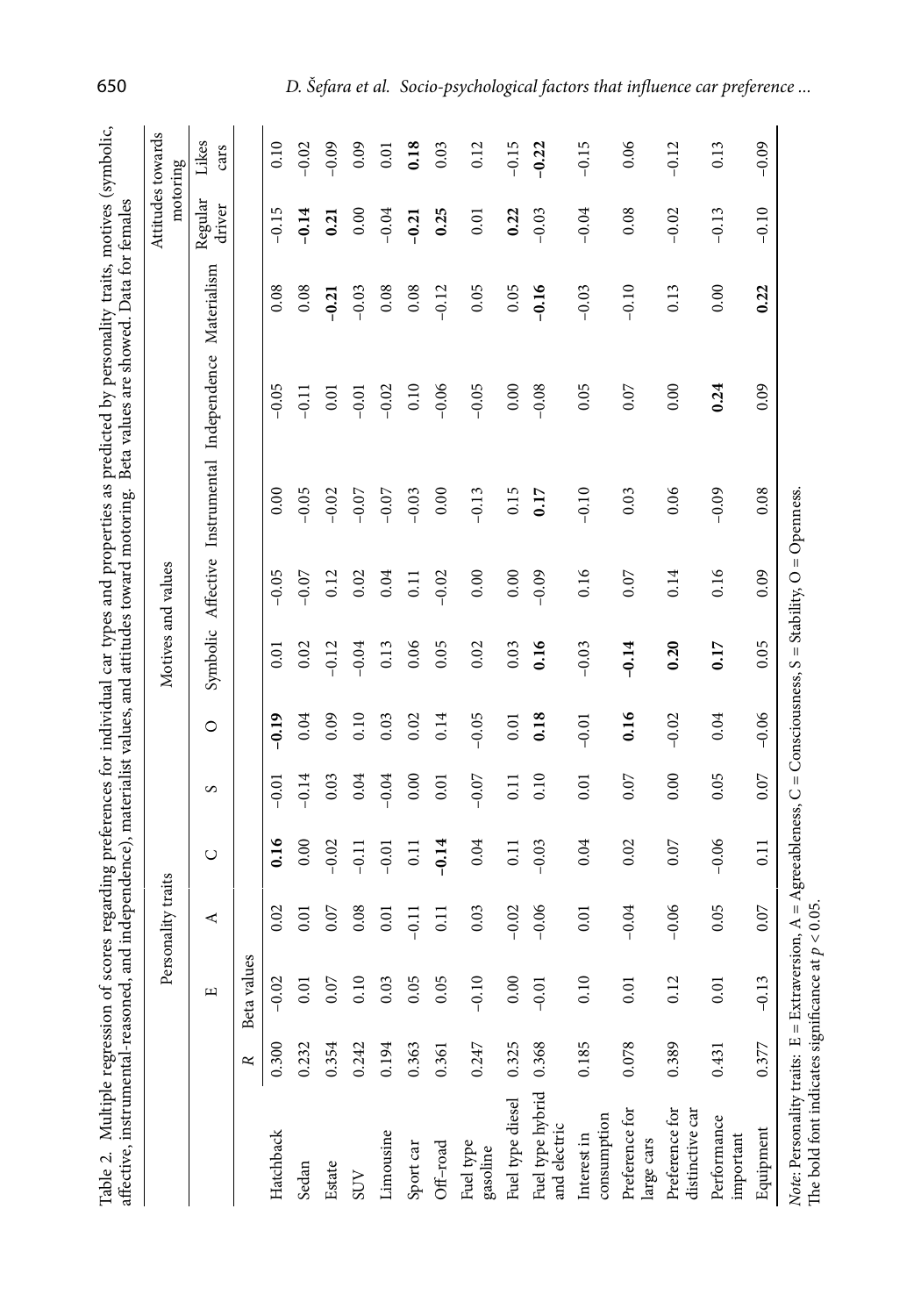positive predictor for preference for hatchbacks and the negative predictor for preference for off-roads. Regarding gender differences, that data indicated that extraversion was only significant predictor for car preferences in males.

The symbolic motives were significant positive predictors for preferences for distinctive car appearance with high performance, and for hybrid or electrical fuelling, and negative predictors for preference for large cars. The affective motives did not significantly predicted car preferences. The instrumental-reasoned motives were the significant predictors for preferences for hybrid or electrical fuelling. The motives for independence were positive predictors for cars with high performance.The materialistic values were positively associated with preferences for higher level of equipment and negatively associated with preferences for estates and cars with hybrid or electrical fuelling.

The regular driving was the significant positive predictor for preferences for estates, offroads, and diesel fuel type and the negative predictor for preferences of sedans and sports cars. The car liking was the significant positive predictor for preferences for sports cars and the negative predictor for hybrid or electrical fuelling.

The subsequent analysis was devoted to factors that influence preferences for particular car brands (Table 3 for males and Table 4 for females). The set of statistical models that predicted preferences of individual car brands based on the multiple regression analysis was calculated. Personality traits (extraversion, agreeableness, consciousness, emotional stability, and openness), motives (symbolic, affective, instrumental-reasoned, and independence), materialistic values, and attitudes towards motoring were chosen as the predictor variables. Openness was the significant positive predictor for preferences for Ford and Opel. Consciousness was the significant positive predictor for preference for Citröen and the negative predictor for preference for Ford. Neuroticism was the significant predictor for preferences for Renault and Opel. Agreeableness was the significant negative predictor for preferences for Ford. Extraversion was the significant negative predictor for preferences for Ford. As we can see, the results indicated that personality traits are poor predictors for preferences for particular car brands and some significant associations are difficult to explain.

The data indicated that the symbolic motives were also poor predictors for preferences for particular car brands. It was shown that these motives significantly positively predicted preferences for Mitsubishi. Moreover, they significantly negatively predicted preferences for Dacia. Dacia is perceived as "cheap" brands of a low technical quality in the Czech Republic. Conversely, the affective motives played more important role. The affective motives were significant predictors for preferences for German "premium" brands, such as Audi, BMW, and Mercedes-Benz, as well as the Japanese cars Mitsubishi and Nissan and off-road Jeep, which do not very frequently occur in the car market of the Czech Republic. The materialistic values were significant positive predictor for Audi and negative predictors for preferences for Ford, Mazda, and Renault.

The regular driving was the significant negative predictor for preference for Fiat, which is perceived as a vehicle a low technical quality in the Czech Republic, as well as for cross-roads Jeep and Land Rover. The car liking was the significant negative predictor for preference for Kia, which is also perceived as "cheap" brands of a low technical quality in the Czech Republic.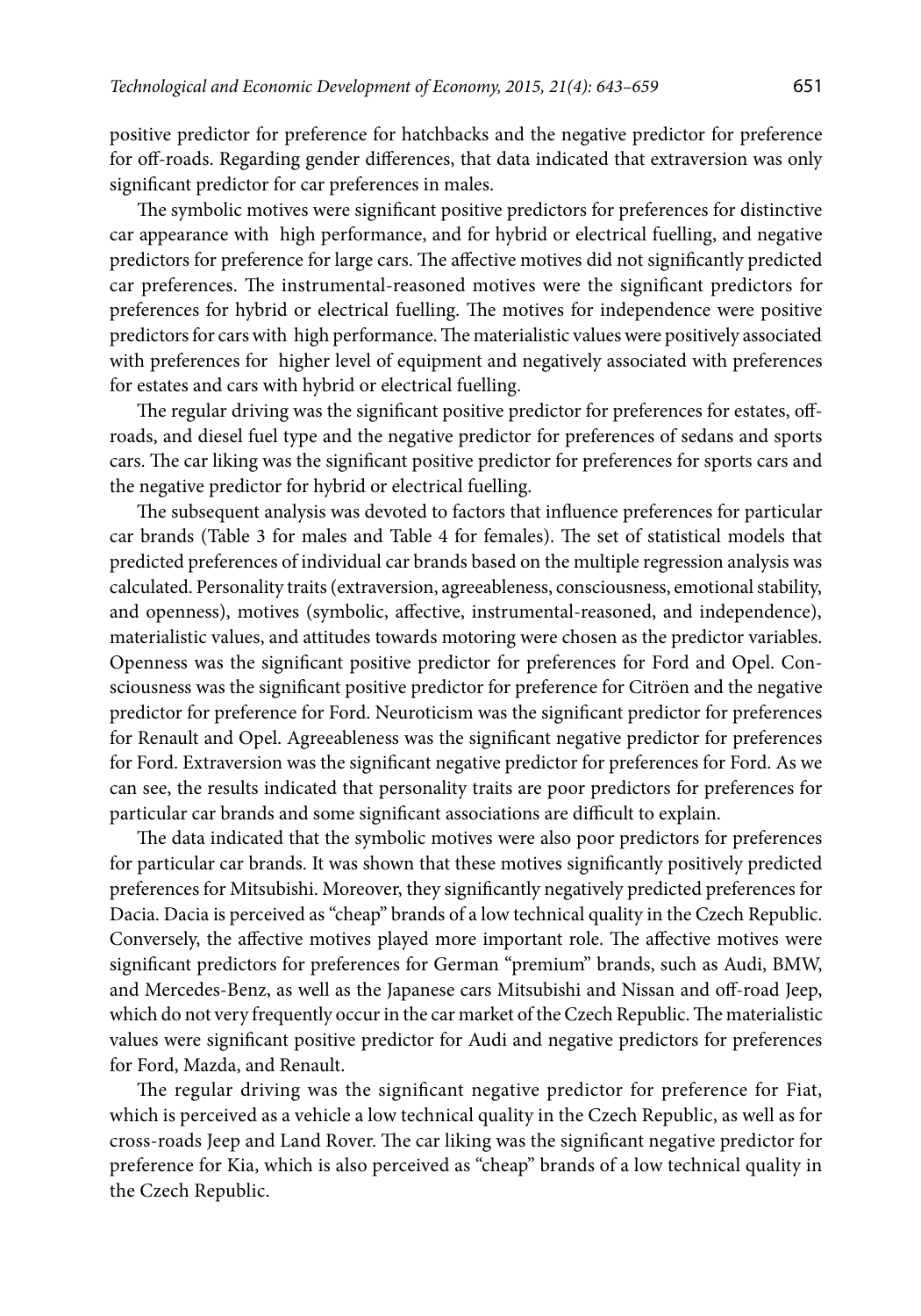| 15.2<br>١<br>ة<br>با                                                                     |                                             |
|------------------------------------------------------------------------------------------|---------------------------------------------|
| $max$ and $max$<br>$\ddot{\phantom{a}}$<br>$\frac{1}{1}$<br>wartered hy<br>$\frac{1}{2}$ | Ĩ<br>I<br>$\frac{1}{2}$                     |
| r<br>c<br>in the chinese parameter we have<br>$-1$<br>י בטב                              | いここうこう<br>j<br>しょうちゅう<br>į<br>j             |
| CHOIL<br>j<br>j<br>cores regard<br>ׇ֦֘֡<br>֚֬<br>32                                      | くうちゅう こうきょう<br>L<br>lence.<br>י המדרכת<br>i |
|                                                                                          |                                             |

|                                                                                                                                                                      |       | Personality traits                 |                |         |         |                   | Motives and values |           |         |                                       |         | Attitudes towards<br>motoring |               |
|----------------------------------------------------------------------------------------------------------------------------------------------------------------------|-------|------------------------------------|----------------|---------|---------|-------------------|--------------------|-----------|---------|---------------------------------------|---------|-------------------------------|---------------|
|                                                                                                                                                                      |       | щ                                  | ⋖              | O       | S       | O                 | Symbolic           | Affective |         | Instrumental Independence Materialism |         | Regular<br>driver             | Likes<br>cars |
|                                                                                                                                                                      | ∝     | values<br>Beta                     |                |         |         |                   |                    |           |         |                                       |         |                               |               |
| Audi                                                                                                                                                                 | 0.305 | 02.<br>0                           | $-0.03$        | 0.04    | 0.03    | 0.02              | 0.00               | 0.17      | 0.06    | $-0.13$                               | 0.26    | 0.04                          | 0.01          |
| <b>BMW</b>                                                                                                                                                           | 0.369 | 0.15                               | $\overline{0}$ | 0.10    | 0.06    | $-0.06$           | 0.06               | 0.19      | $-0.05$ | 0.06                                  | 0.09    | $-0.01$                       | $-0.08$       |
| Citroën                                                                                                                                                              | 0.344 | $-0.11$                            | 0.05           | 0.19    | $-0.18$ | $\overline{0}$    | 0.01               | 0.03      | 0.07    | 0.00                                  | $-0.14$ | $-0.17$                       | $-0.01$       |
| Dacia                                                                                                                                                                | 0.385 | $-0.15$                            | 0.16           | 0.10    | $-0.13$ | 0.00              | $-0.17$            | 0.01      | 0.10    | $-0.02$                               | $-0.08$ | $-0.02$                       | $-0.18$       |
| Fiat                                                                                                                                                                 | 0.404 | 05<br>$\tilde{P}$                  | 0.22           | 0.02    | $-0.10$ | 0.15              | $-0.10$            | 0.04      | 0.13    | 0.06                                  | $-0.02$ | $-0.24$                       | 0.04          |
| Ford                                                                                                                                                                 | 0.339 | $-0.19$                            | 0.01           | $-0.20$ | 0.08    | 0.19              | 0.10               | $-0.08$   | 0.02    | 0.03                                  | $-0.21$ | $-0.03$                       | 0.08          |
| Honda                                                                                                                                                                | 0.187 | $\ddot{\mathrm{S}}$                | $-0.05$        | $-0.13$ | 0.05    | 0.05              | 0.08               | 0.01      | 0.05    | 0.02                                  | $-0.07$ | $-0.11$                       | 0.08          |
| Hyundai                                                                                                                                                              | 0.394 | 03<br>$\tilde{P}$                  | 0.06           | 0.14    | $-0.02$ | $-0.07$           | $-0.11$            | $-0.09$   | $-0.08$ | $-0.15$                               | $-0.03$ | $-0.01$                       | $-0.15$       |
| Jeep                                                                                                                                                                 | 0.332 | 03                                 | 0.02           | $-0.03$ | 0.12    | 0.13              | 0.03               | 0.20      | $-0.01$ | 0.00                                  | $-0.15$ | $-0.21$                       | $-0.12$       |
| Kia                                                                                                                                                                  | 0.345 | $\ddot{5}$                         | $-0.01$        | 0.06    | $-0.02$ | $-0.01$           | 0.04               | 0.14      | $-0.04$ | $-0.19$                               | $-0.06$ | $-0.01$                       | $-0.30$       |
| Land Rover                                                                                                                                                           | 0.311 | $\widetilde{90}$<br>$\overline{P}$ | $-0.08$        | $-0.06$ | 0.06    | 0.22              | 0.02               | 0.11      | 0.02    | 0.04                                  | $-0.05$ | $-0.20$                       | 0.09          |
| Mazda                                                                                                                                                                | 0.311 | $\ddot{\circ}$<br>$\overline{0}$   | 0.04           | $-0.05$ | 0.07    | 0.17              | 0.07               | 0.10      | 0.05    | 0.02                                  | $-0.25$ | $-0.11$                       | 0.12          |
| Mercedes-Benz                                                                                                                                                        | 0.388 | $-0.07$                            | $-0.06$        | $-0.10$ | 0.07    | $-0.02$           | 0.14               | 0.25      | 0.12    | $-0.05$                               | 0.12    | $-0.19$                       | $-0.05$       |
| Mitsubishi                                                                                                                                                           | 0.300 | 0.02                               | $-0.01$        | 0.09    | $-0.10$ | 0.06              | 0.19               | 0.17      | $-0.11$ | $-0.01$                               | $-0.10$ | $-0.09$                       | $-0.04$       |
| Nissan                                                                                                                                                               | 0.367 | $\ddot{\mathrm{S}}$                | 0.05           | 0.01    | $-0.12$ | $\overline{0.11}$ | 0.15               | 0.24      | $-0.11$ | $-0.06$                               | 0.03    | $-0.17$                       | 0.04          |
| Opel                                                                                                                                                                 | 0.271 | $\overline{0}$                     | $-0.07$        | $-0.09$ | $-0.17$ | $-0.01$           | $-0.06$            | 0.13      | 0.03    | $-0.04$                               | $-0.12$ | $-0.04$                       | $-0.10$       |
| Peugeot                                                                                                                                                              | 0.311 | 08                                 | 0.15           | $-0.03$ | $-0.23$ | $\overline{11}$   | 0.05               | $-0.08$   | 0.05    | 0.09                                  | $-0.13$ | $-0.07$                       | $-0.09$       |
| Renault                                                                                                                                                              | 0.318 | $\ddot{\circ}$                     | 0.12           | 0.00    | $-0.28$ | 0.04              | 0.05               | $-0.08$   | $-0.02$ | 0.06                                  | $-0.18$ | 0.05                          | $-0.16$       |
| Škoda                                                                                                                                                                | 0.228 | $\ddot{a}$                         | 0.09           | $-0.03$ | $-0.08$ | $-0.15$           | $-0.13$            | 0.02      | $-0.02$ | 0.01                                  | 0.09    | $-0.01$                       | $-0.09$       |
| Toyota                                                                                                                                                               | 0.220 | $\ddot{\circ}$                     | $-0.01$        | $-0.09$ | $-0.09$ | 0.08              | 0.10               | 0.01      | 0.10    | 0.01                                  | $-0.16$ | $-0.13$                       | $-0.02$       |
| Volkswagen                                                                                                                                                           | 0.224 | $-0.10$                            | $-0.06$        | $-0.05$ | 0.19    | $-0.03$           | $-0.08$            | 0.04      | 0.01    | $-0.10$                               | 0.14    | 0.09                          | 0.10          |
| Note: Personality traits: E = Extraversion, A = Agreeableness, C = Consciousness, S = Stability, O = Openness.<br>The bold font indicates significance at $p < 0.05$ |       |                                    |                |         |         |                   |                    |           |         |                                       |         |                               |               |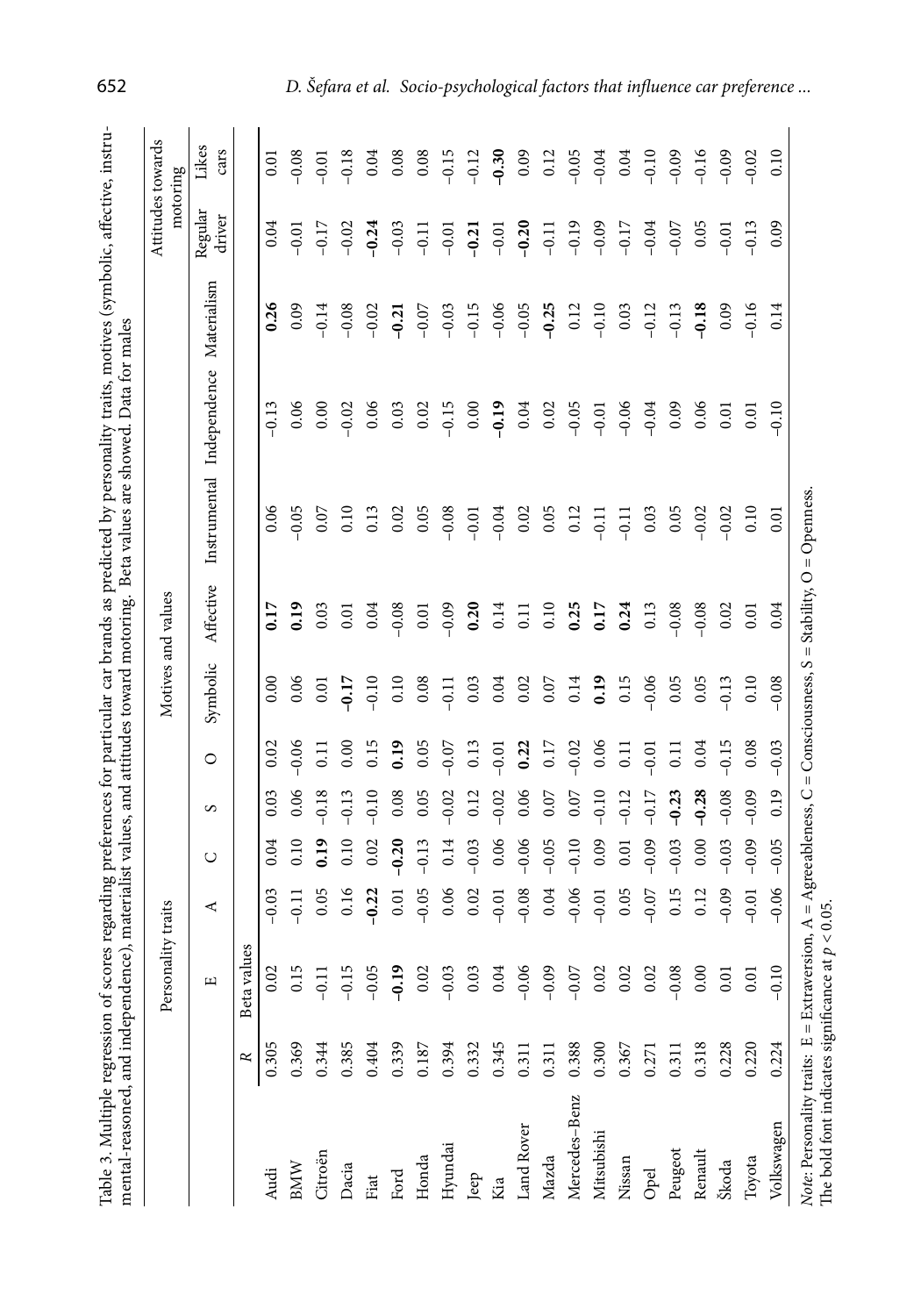| $\frac{1}{2}$<br>١                                                |                                              |
|-------------------------------------------------------------------|----------------------------------------------|
| $\sim$ $\sim$ $\sim$ $\sim$ $\sim$ $\sim$ $\sim$ $\sim$           | $-1.1$<br>$\sqrt{2}$                         |
| i<br>i                                                            | i<br>Vi<br>l<br>Í<br>ĺ                       |
| $\frac{1}{2}$                                                     | )<br>}                                       |
| J<br>l<br>cu senuo<br>ì<br>゚゚゚<br>l<br>;<br>$\frac{1}{3}$         | uence), ~<br>;                               |
| <b>Concert Concert Concert</b><br>i<br>.<br>.<br>:<br>ג<br>ג<br>l | $-1$ is done on $\ell$<br>25.000<br>wanta wa |

|               |       | Personality traits |         |         |         |                  |         | Motives and values |                  |                           |             |                   | Attitudes towards<br>motoring |
|---------------|-------|--------------------|---------|---------|---------|------------------|---------|--------------------|------------------|---------------------------|-------------|-------------------|-------------------------------|
|               |       |                    | ≺       | $\cup$  | S       | 0                |         | Symbolic Affective |                  | Instrumental Independence | Materialism | Regular<br>driver | Likes<br>cars                 |
|               | R     | ralues<br>Beta v:  |         |         |         |                  |         |                    |                  |                           |             |                   |                               |
| Audi          | 0.372 | $-0.05$            | 0.06    | $-0.05$ | $-0.02$ | $-0.04$          | $-0.01$ | $\overline{0}$     | 0.07             | 0.02                      | 0.26        | $-0.07$           | $\overline{0.11}$             |
| BMW           | 0.325 | $-0.08$            | $-0.02$ | $-0.06$ | 0.00    | 0.06             | 0.02    | 0.09               | 0.05             | 0.09                      | 0.20        | $-0.06$           | 0.06                          |
| Citroën       | 0.236 | 0.09               | 0.09    | 0.02    | $-0.02$ | $-0.09$          | $-0.10$ | 0.02               | 0.18             | 0.01                      | $-0.01$     | 0.06              | $-0.06$                       |
| Dacia         | 0.248 | $-0.01$            | $-0.10$ | 0.07    | 0.12    | 0.02             | $-0.03$ | $-0.03$            | 0.08             | 0.03                      | 0.04        | $-0.11$           | $-0.13$                       |
| Fiat          | 0.260 | $0.10\,$           | 0.02    | 0.09    | 0.00    | $-0.24$          | $-0.06$ | 0.11               | 0.07             | $-0.06$                   | $-0.09$     | 0.07              | $-0.07$                       |
| Ford          | 0.218 | $0.10\,$           | 0.14    | $-0.02$ | $-0.17$ | $-0.08$          | 0.00    | $-0.04$            | 0.01             | 0.06                      | $-0.05$     | 0.09              | 0.00                          |
| Honda         | 0.281 | $-0.14$            | 0.07    | $-0.11$ | $-0.15$ | 0.13             | 0.03    | $-0.18$            | 0.04             | 0.01                      | $-0.30$     | 0.05              | 0.11                          |
| Hyundai       | 0.211 | 0.02               | 0.023   | 0.05    | $-0.16$ | 0.00.            | 0.05    | $-0.05$            | 0.07             | $-0.02$                   | $-0.15$     | $-0.07$           | 0.06                          |
| Jeep          | 0.278 | 0.02               | 0.03    | $-0.17$ | 0.00    | 0.16             | 0.09    | 0.14               | 0.03             | $-0.06$                   | 0.08        | 0.02              | $-0.02$                       |
| Kia           | 0.218 | $0.04\,$           | 0.11    | 0.04    | $-0.08$ | $-0.13$          | $-0.14$ | 0.10               | 0.01             | 0.05                      | 0.02        | $-0.11$           | $-0.01$                       |
| Land Rover    | 0.242 | $-0.03$            | 0.02    | $-0.12$ | 0.06    | 0.09             | 0.09    | 0.13               | 0.03             | $-0.09$                   | 0.03        | 0.05              | $-0.02$                       |
| Mazda         | 0.168 | $-0.02$            | 0.07    | 0.03    | $-0.05$ | 0.02             | $-0.10$ | 0.11               | 0.06             | $-0.06$                   | 0.03        | $-0.08$           | 0.00                          |
| Mercedes-Benz | 0.350 | 0.06               | $-0.06$ | 0.01    | $-0.06$ | $0.00$<br>$0.09$ | $-0.02$ | 0.16               | 0.07             | 0.03                      | 0.24        | 0.00              | $-0.10$                       |
| Mitsubishi    | 0.181 | $-0.07$            | $-0.01$ | 0.01    | 0.00    |                  | 0.13    | 0.03               | 0.05             | $-0.07$                   | $-0.01$     | 0.12              | $-0.01$                       |
| Nissan        | 0.170 | $-0.05$            | 0.02    | $-0.08$ | 0.09    |                  | 0.05    | 0.09               | $-0.03$          | $-0.04$                   | $-0.07$     | $-0.03$           | 0.00                          |
| Opel          | 0.205 | $-0.10$            | $-0.03$ | 0.07    | 0.00    |                  | $-0.06$ | 0.12               | 0.07             | 0.08                      | $-0.03$     | $-0.04$           | 0.08                          |
| Peugeot       | 0.224 | 0.03               | 0.09    | 0.08    | $-0.04$ | 0.01             | $-0.13$ | 0.10               | $\overline{0}$ . | $-0.04$                   | 0.07        | 0.01              | $-0.11$                       |
| Renault       | 0.292 | $-0.02$            | 0.13    | 0.07    | 0.01    | $-0.05$          | $-0.19$ | 0.02               | 0.14             | $-0.12$                   | 0.20        | $-0.09$           | 0.03                          |
| Škoda         | 0.290 | 0.25               | 0.16    | 0.02    | $-0.05$ | $-0.15$          | 0.06    | 0.02               | 0.06             | $-0.10$                   | $-0.10$     | 0.13              | $-0.11$                       |
| Toyota        | 0.200 | 0.01               | $-0.04$ | $-0.13$ | $-0.03$ | $-0.09$          | 0.08    | 0.04               | 0.05             | $-0.09$                   | $-0.07$     | 0.04              | $-0.03$                       |
| Volkswagen    | 0.220 | 66<br>$\circ$      | 0.02    | 0.04    | $-0.08$ | 0.01             | 0.05    | 0.18               | $-0.02$          | 0.06                      | 0.00        | 0.00              | $-0.03$                       |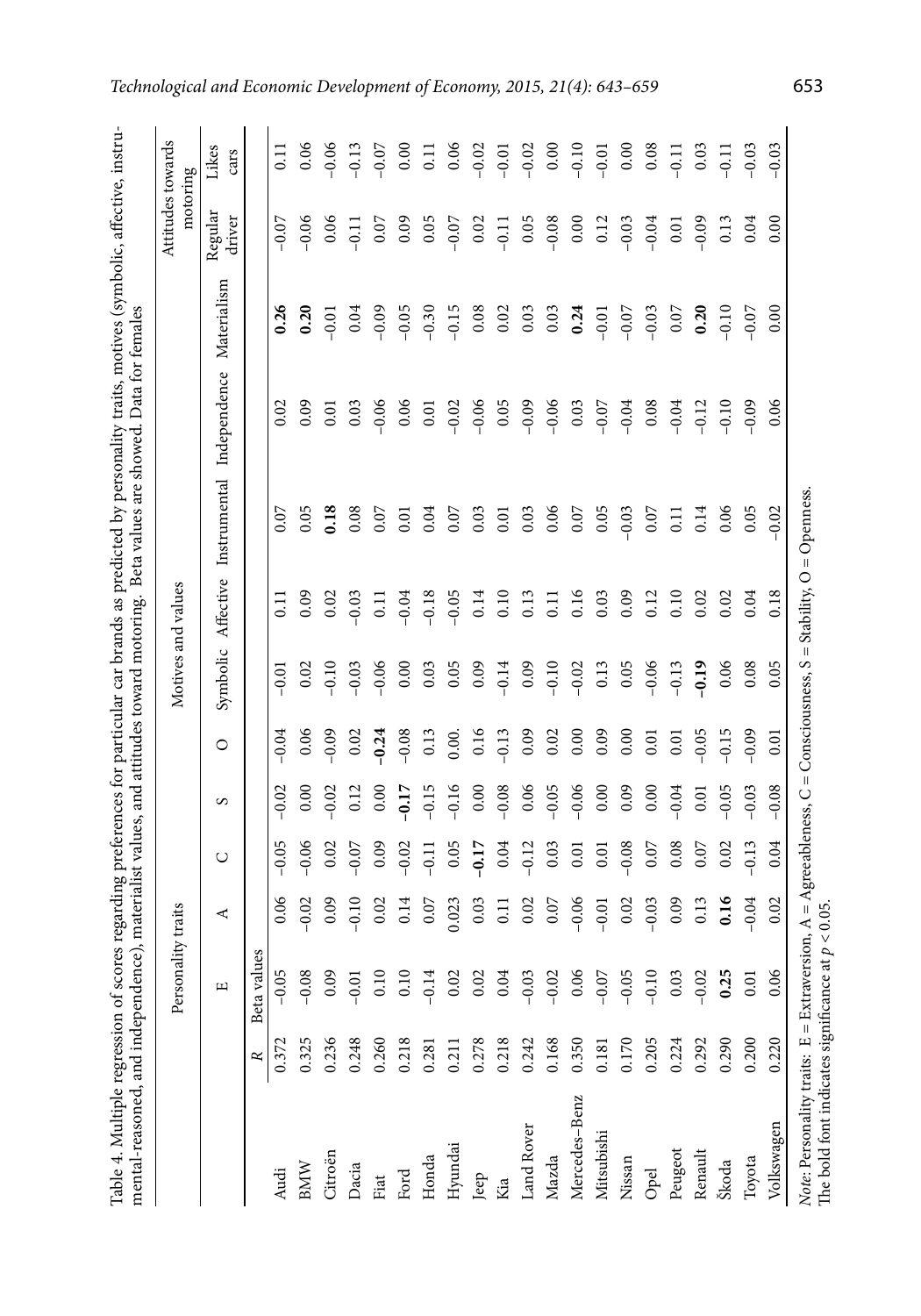In females (Table 4), personality traits, motives, materialistic values, and attitudes towards motoring predicted car preferences in much lesser extent than in males. Extraversion and agreeableness were the significant predictors for preferences for Škoda. Openness was the significant negative predictor for preferences for Fiat, consciousness was the significant negative predictor for preferences for Jeep, and finally emotional stability was the significant negative predictor for preferences for Ford. As well as in males, some significant associations are difficult to explain.

The symbolic motives significantly negatively predicted preferences for Renault. The affective motives did not predict any car brand preferences. However, materialist values had greater impact on car brand preferences. These values were significant positive predictors for German "premium" brands, such as Audi, BMW, and Mercedes-Benz, as well as for French Renault.

The data indicated that for females, the attitudes to motoring were not the significant predictor for car brand preferences.

To understand the motivations for regular car driving and car and driving liking, we calculated multiple regressions. Motives (symbolic, affective, instrumental-reasoned, and independence) and materialistic values were chosen as the predictor variables (Table 5). The results indicated that the symbolic motives and the motives for independence were significant predictors for regular car driving, and the motives for independence had a greater effect (for males:  $R^2 = 0.33$ ,  $F_{5,167} = 16.239$ ,  $p < 0.001$ , for females:  $R^2 = 0.28$ ,  $F_{5,204} = 16.012$ ,  $p < 0.001$ ). In contrast, for car and driving liking in males, the affective motives, symbolic motives, and motives for independence were significant predictors of regular car driving, the symbolic motives had the greatest effect ( $R^2 = 0.39$ ,  $F_{5,167} = 21.135$ ,  $p < 0.001$ ). For females, only the affective motives were significant predictors of car and driving liking ( $R^2 = 0.36$ ,  $F_{5,204} = 24.681, p < 0.001$ .

|              |         |           | Males                               |         |                                             |         |      | Females |         |            |
|--------------|---------|-----------|-------------------------------------|---------|---------------------------------------------|---------|------|---------|---------|------------|
|              | β       | <b>SE</b> | B                                   | t       | $p$ -value                                  | β       | SE   | B       | t       | $p$ -value |
| Predictor    |         |           | Dependent variable: regular driving |         |                                             |         |      |         |         |            |
| Symbolic     | 0.14    | 0.08      | 0.18                                | 1.89    | 0.06                                        | $-0.06$ | 0.07 | $-0.10$ | $-0.93$ | 0.35       |
| Affective    | 0.20    | 0.07      | 0.27                                | 2.71    | 0.01                                        | 0.37    | 0.07 | 0.52    | 5.55    | 0.00       |
| Instrumental | 0.05    | 0.07      | 0.08                                | 0.69    | 0.19                                        | $-0.02$ | 0.07 | $-0.02$ | $-0.25$ | 0.80       |
| Independence | 0.39    | 0.07      | 0.73                                | 5.31    | 0.00                                        | 0.29    | 0.07 | 0.59    | 4.16    | 0.00       |
| Materialism  | 0.03    | 0.07      | $-0.05$                             | $-0.36$ | 0.72                                        | 0.03    | 0.07 | 0.05    | 0.40    | 0.69       |
|              |         |           |                                     |         |                                             |         |      |         |         |            |
| Predictor    |         |           |                                     |         | Dependent variable: cars and driving liking |         |      |         |         |            |
| Symbolic     | 0.15    | 0.07      | 0.15                                | 2.09    | 0.04                                        | 0.20    | 0.06 | 0.07    | 0.31    | 0.76       |
| Affective    | 0.43    | 0.07      | 0.47                                | 6.29    | 0.00                                        | 0.58    | 0.06 | 0.56    | 9.45    | 0.00       |
| Instrumental | $-0.06$ | 0.06      | $-0.09$                             | $-0.96$ | 0.34                                        | $-0.08$ | 0.06 | $-0.11$ | $-1.22$ | 0.22       |
| Independence | 0.27    | 0.07      | 0.40                                | 3.80    | .000                                        | 0.10    | 0.07 | 0.12    | 1.53    | 0.13       |
| Materialism  | $-0.13$ | 0.07      | $-0.22$                             | $-1.93$ | 0.05                                        | 0.02    | 0.06 | 0.03    | 0.38    | 0.70       |

Table 5. Multiple regression of regular driving and cars and driving liking as predicted by motives (symbolic, affective, instrumental-reasoned, and independence) and materialist values calculated separately for males and females

*Note*: The bold font indicates significance at *p* < 0.01.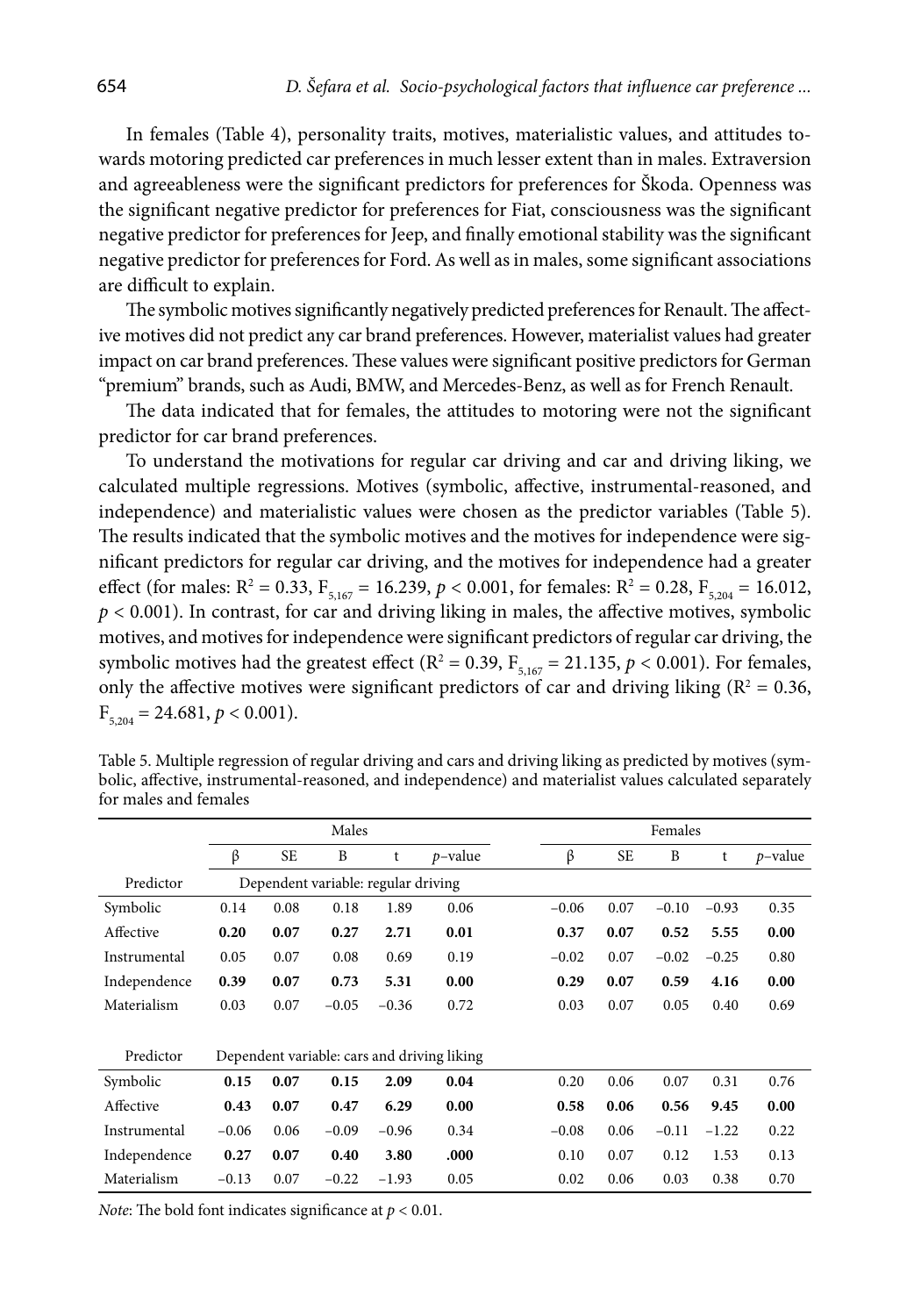#### **Conclusions**

In the present study, we examined the socio-psychological factors that influence car type preference in undergraduate students. First, we analysed the link between the personality traits of the Big-Five model of personality and the preference for particular car types. Although there is some evidence that there might be some relationships between personality and car preference, our study only identified weak and inconsistent relationships between personality traits and preferences for particular car types and brands. As could be predicted, we demonstrated that extraversion is positively associated with the preference for distinctive sports cars with a high performance. However, this tendency occurred only in males. Openness is positively associated with interest regarding alternative fuelling. Our findings suggest that the personality traits described by the Big-Five personality model are poor predictors of car preference.

However, personal motives for using cars have more noticeable impacts on the preferences for car types and brands. For men, symbolic and affective motives for car use had stronger effects on car preference compared with women. These motives predicted preferences for distinctive, powerful vehicles with higher equipment. In contrast, the instrumental-reasoned motives are not strongly linked to preferences for particular types of cars. It appears that in males, these motives lead to preferences for SUVs, large cars and interest in consumption, whereas in females these motives lead to preferences for alternative fuelling only. Materialist values are linked to preferences for well equipped cars.

In females, regular driving is associated with preferences for estates and off roads with diesel fuelling. Furthermore, in females, interests in cars and motoring are more associated with preferences for sports cars.

Furthermore, there is a question as to whether the preference for individual car brands is associated with certain personal features. The data indicated that individuals, both males and females, who prefer German premium brands, such as Audi, BMW, and Mercedes-Benz, have many features in common. For these individuals, the affective motives for owning a car are important. In males, this group also includes individuals who prefer Japanese brands, such as Nissan and Mitsubishi. Furthermore, the preferences for these brands are associated with a higher score of materialism. It appears that symbolic and affective motives are important predictors for car and driving liking, whereas regular car driving is influenced by both affective motives and motives of independence.

The results identified a clearly defined social subgroup of individuals who typically prefer German cars of "prestigious" branches. They have of materialistic values and namely affective motives are important motives for their car use and preference. Clearly, these individuals are inclined to frequently use the cars they own and are not interested in public transport. It can be assumed that they will not respond to appeals regarding social responsibility and environmental concerns. It appears that campaigns focused on these individuals should emphasize enjoyment from a journey in public transport, as well as the social prestige of this way of transport. For example, these requirements might be filled with the possibility to travel with modern trains equipped with Internet and other entertainment facilities. This strategy is present in the current campaign of some train operators. In accord with these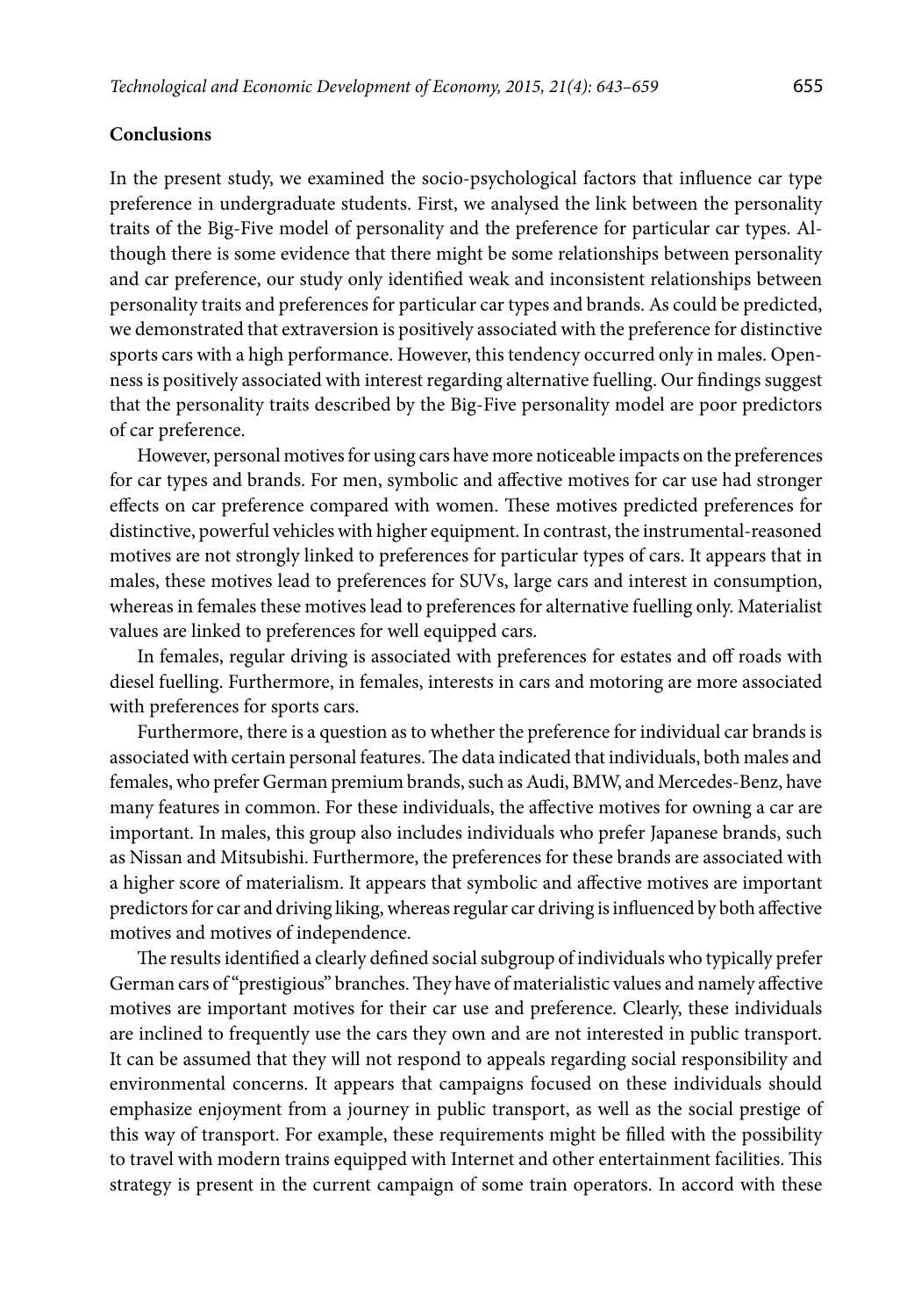claims, both state and private carriers in the Czech Republic started the campaign to gain new clients. The state carrier Czech Railways is promoting "new experiences of travelling" with the most modern trains *Railjet.* The private carrier Leo Express emphasizes that young educated individuals who care about the quality of services and love good clothing style and food prefer to travel with them.

It is worth noting that all described relationships had small size effects. It indicates the selected socio-psychological factors explained only a small portion of variance, and the actual car preferences of the participants from our sample were also influenced by other factors. Although there is evidence that car ownership, to some extent, can express the identities and social positions of their owners, some studies suggest that in the current young generation, the attitudes towards cars are changing. It might be that for undergraduate students, cars are not more important symbols of an individual's achievements, success, or identity. While previous generations seek freedom and flexibility through cars, recently, young individuals find their freedom and flexibility by staying connected to their friends and workplaces through their laptops or mobile phones (e.g., Belgiawan *et al*. 2014; Van, Fujii 2011). Thus, this may be one explanation for the small size effect identified in our data. It appears that the ownership of a car had more important functions in Czech society in previous decades in a transient period from the communist to free market system. At that time economically successful individuals had purchased Western cars, whereas "unsuccessful" individuals had only small or medium size cars manufactured in the Eastern bloc or no car at all. Current undergraduates could have different attitudes towards cars than the older generation. This potential value shift, which also appears in our data, should be further explored because this knowledge could be important for understanding attitudes towards cars in younger generations.

There might also be an additional explanation provided by the findings of Suitor *et al.* (2003). The authors reported that boys who attended private schools were less likely to gain prestige through car ownership than boys who attended public schools. However, the boys who attended private schools were more likely to gain prestige through general sociability and a good reputation. It is also possible that the undergraduates in our sample belong to individuals who gain their prestige through general sociability, travel experiences to attractive destinations or professional success.

The present study has several limitations. The survey was conducted at the University of Hradec Králové. The students predominately originate from the Hradec Králové and Pardubice regions. However, this deficiency is somewhat reduced by the fact that the Czech Republic currently has a relatively homogeneous socioeconomic composition (e.g., Viturka 2014). Nevertheless, we believe that our results provide evidence regarding the structure of vehicle preferences for young individuals in their twenties who attend university.

#### **Acknowledgements**

This research was funded by the project "Cognitive-behavioral analyses of human behaviors", 2015, Grant Agency of Excellence, University of Hradec Králové, Faculty of Informatics and Management.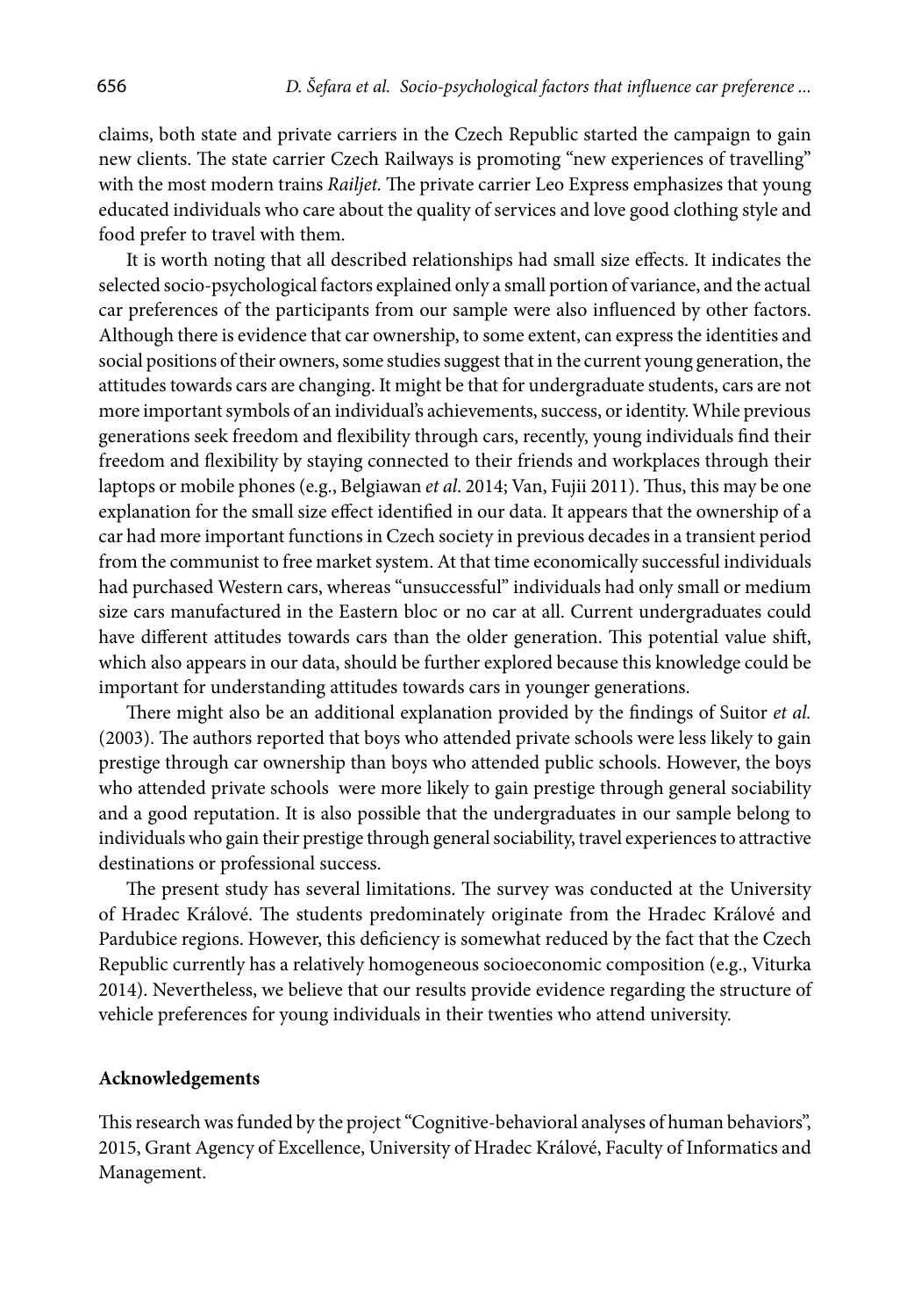#### **References**

- Adjemian, M. K.; Lin C.-Y. C.; Williams, J. 2010. Estimating spatial interdependence in automobile type choice with survey data, *Transportation Research Part A: Policy and Practice* 44(9): 661–675. <http://dx.doi.org/10.1016/j.tra.2010.06.001>
- Anable, J.; Gatersleben, B. 2005. All work and no play? The positive utility of travel for work compared to leisure journeys, *Transportation Research Part A: Policy and Practice* 39: 163–181. <http://dx.doi.org/10.1016/j.tra.2004.09.008>
- Belgiawan, P. F.; Schmöcker, J. D.; Fujii, S. 2014. Understanding car ownership motivations among Indonesian students, *International Journal of Sustainable Transportation* (in press). <http://dx.doi.org/10.1080/15568318.2014.921846>
- Bhat, Ch. R.; Sen, S.; Eluru, N. 2009. The impact of demographics, built environment attributes, vehicle characteristics, and gasoline prices on household vehicle holdings and use, *Transportation Research Part B: Methodological* 43(1): 1–18. <http://dx.doi.org/10.1016/j.trb.2008.06.009>
- Candler, J. 1991. Woman car buyer-don't call her a niche any more, *Advertising Age* 62(3): 58–59.
- Carney, D. R.; Jost, J. T.; Gosling, S. D.; Potter, J. 2008. The secret lives of liberals and conservatives: personality profiles, interaction styles, and the things they leave blind, *Political Psychology* 29(6): 807–840. <http://dx.doi.org/10.1111/j.1467-9221.2008.00668.x>
- Choo, S.; Mokhtarian, P. L. 2004. What type of vehicle do people drive? The role of attitude and lifestyle in influencing vehicle type choice, *Transportation Research Part A: Policy and Practice* 38(3): 201–222. <http://dx.doi.org/10.1016/j.tra.2003.10.005>
- Dittmar, H. 1992. *The social psychology of material possessions: to have is to be*. Hemel Hempstead, UK: Wheatsheaf.
- Dittmar, H. 2004. Are you what you have?, *The Psychologist* 17(4): 206–210.
- Dunn, M.; Searle, R. 2010. Effect of manipulated prestige-car ownership on both sex attractiveness ratings, *British Journal of Psychology* 101: 69–80.<http://dx.doi.org/10.1348/000712609X417319>
- Effendi, R. A. A. R. A.; Whitfield, T. W. A. 2012. He looks six years younger in that Porsche: do the qualities of products transfer to their owners?, *Asian Social Science* 8(15): 250–260. <http://dx.doi.org/10.5539/ass.v8n15p250>
- Ellaway, A.; Macintyre, S.; Hiscock, R.; Kearns, A. 2003. In the driving seat: psychosocial benefits from private motor vehicle transport compared to public transport, *Transportation Research Part F: Traffic Psychology and Behaviour* 6(3): 217–231. [http://dx.doi.org/10.1016/S1369-8478\(03\)00027-5](http://dx.doi.org/10.1016/S1369-8478(03)00027-5)
- Fischer, J. 2009. *A typology of car drivers* [online]. Spiegel Institut Mannheim [cited 3 March 2015]. Available from Internet: http://www.spiegel-institut.de/en/presse/typology-car-drivers
- Fraine, G.; Smith, S. G.; Zinkiewicz, L.; Chapman, R.; Sheenan, M. 2007. At home on the road? Can drivers' relationships with their cars be associated with territoriality?, *Journal of Environmental Psychology* 27: 204–214.<http://dx.doi.org/10.1016/j.jenvp.2007.06.002>
- Gatersleben, B. 2007. Affective and symbolic aspects of car use: a review, in T. Gärling, L. Steg (Eds.). *Threats to the quality of urban life from car traffic: problems, causes, and solutions*. Amsterdam: Elsevier, 219–234.
- Gatersleben, B. 2011. The car as a material possession. Exploring the link between materialism and car ownership and use, in K. Lucas, E. Blumenberg, R. Weinberger (Eds.). *Auto motives. Understanding car use behaviours*. Bingley, UK: Emerald Publishing Group, 137–148.
- Gatersleben, B. 2014. Psychological motives for car use, in T. Gärling, D. Ettema, M. Friman. (Eds.). *Handbook of sustainable travel*. Dordrecht, The Netherlands: Springer Science, 85–94. [http://dx.doi.org/10.1007/978-94-007-7034-8\\_6](http://dx.doi.org/10.1007/978-94-007-7034-8_6)
- Gärling, T.; Ettema, D.; Friman, M. 2013. *Handbook of sustainablet travel.* Dordrecht, The Netherlands: Springer Science.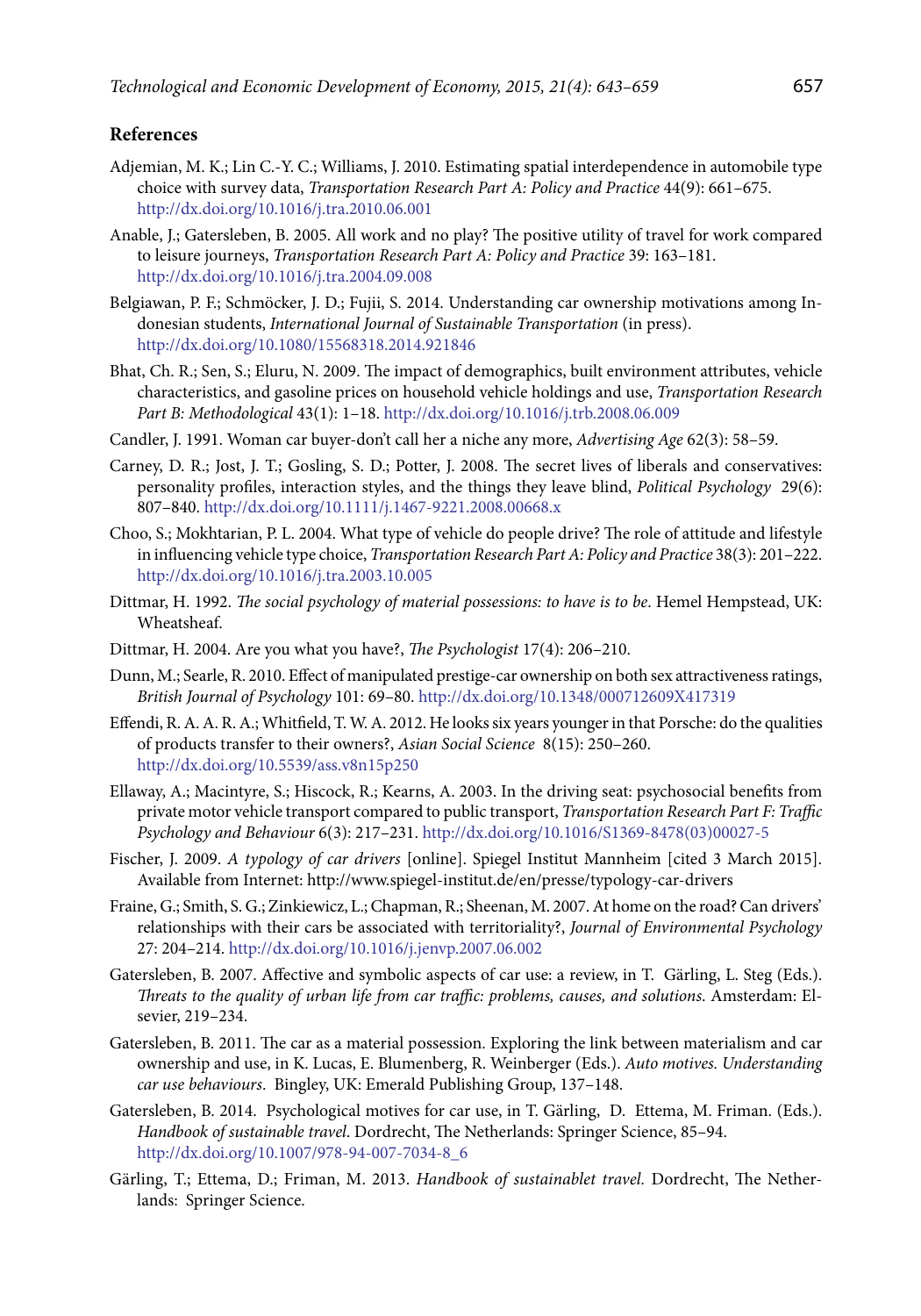- Gosling, S. D.; Ko, S. J.; Mannarelli, T.; Morris, M. E. 2002. A room with a cue: judgments of personality based on offices and bedrooms, *Journal of Personality and Social Psychology* 82: 379–398. <http://dx.doi.org/10.1037/0022-3514.82.3.379>
- Gosling, S. D.; Rentfrow, P. J.; Swann, W. B. Jr. 2003. A very brief measure of the Big-Five personality domains, *Journal of Research in Personality* 37: 504–528. [http://dx.doi.org/10.1016/S0092-6566\(03\)00046-1](http://dx.doi.org/10.1016/S0092-6566(03)00046-1)
- John, O. P.; Srivastava, S. 1999. The Big Five trait taxonomy: history, measurement, and theoretical perspectives, in L. A. Pervin, O. P. John (Eds.). *Handbook of personality: theory and research*. New York: Guilford Press, 102–138.
- Kitamura, R.; Akiyama, T.; Yamamoto, T.; Golob, T. F. 2001. Accessibility in a metropolis: toward a better understanding of land use and travel, *Transportation Research Record: Journal of the Transportation Research Board* 1780(1): 64–75.
- Kühn, S.; Brick T. R.; Müller, B. C. N.; Gallinat, J. 2014. Is this car looking at you? How anthropomorphism predicts fusiform face area activation when seeing cars, *PLoS ONE* 9(12): e113885. <http://dx.doi.org/10.1371/journal.pone.0113885>
- Lave, Ch. A.; Train, K. 1979. A disaggregate model of auto-type choice, *Transportation Research Part A: General* 13(1): 1–9. [http://dx.doi.org/10.1016/0191-2607\(79\)90081-5](http://dx.doi.org/10.1016/0191-2607(79)90081-5)
- Mannering, F.; Winston, C. 1985. A dynamic empirical analysis of household vehicle ownership and utilization, *The Rand Journal of Economic* 16(2): 215–236. <http://dx.doi.org/10.2307/2555411>
- Manski, Ch. F.; Sherman, L. 1980. An empirical analysis of household choice among motor vehicles, *Transportation Research Part A: General* 14(5–6): 349–366. [http://dx.doi.org/10.1016/0191-2607\(80\)90054-0](http://dx.doi.org/10.1016/0191-2607(80)90054-0)
- Moutinho, L.; Davies, F.; Curry, B. 1996. The impact of gender on car buyer satisfaction and loyalty: a neural network analysis, *Journal of Retailing and Consumer Services* 3(3): 135–144. [http://dx.doi.org/10.1016/0969-6989\(95\)00064-X](http://dx.doi.org/10.1016/0969-6989(95)00064-X)
- Naumann, L. P.; Vazire, S.; Rentfrow, P. J.; Gosling, S. D. 2009. Personality judgments based on physical appearance, *Personality and Social Psychology Bulletin* 35: 1661–1671. <http://dx.doi.org/10.1177/0146167209346309>
- Potoglou, D. 2008. Vehicle-type choice and neighbourhood characteristics: an empirical study of Hamilton, Canada, *Transportation Research Part D: Transport and Environment* 13(3): 177–186. <http://dx.doi.org/10.1016/j.trd.2008.02.002>
- Rentfrow, P. J.; Gosling, S. D. 2003. The do re mi's of everyday life: the structure and personality correlates of music preferences, *Journal of Personality and Social* Psychology 84: 1236–1256. <http://dx.doi.org/10.1037/0022-3514.84.6.1236>
- Richins, M. L. 2004. The material values scale: measurement properties and development of a short form, *Journal of Consumer Research* 31(1): 209–218.<http://dx.doi.org/10.1086/383436>
- Steg, L. 2005. Car use: lust and must. Instrumental, symbolic and affective motives for car use, *Transportation Research Part A: Policy and Practice* 39(2–3): 147–162.<http://dx.doi.org/10.1016/j.tra.2004.07.001>
- Steg, L.; Vlek, C.; Slotegraaf, G. 2001. Instrumental-reasoned and symbolic-affective motives for using a motor car, *Transportation Research Part F: Traffic Psychology and Behaviour* 4(3): 151–169. [http://dx.doi.org/10.1016/S1369-8478\(01\)00020-1](http://dx.doi.org/10.1016/S1369-8478(01)00020-1)
- Stieger, S.; Voracek, M. 2014. Not only dogs resemble their owners, cars do, too, *Swiss Journal of Psychology* 73(2): 111–117.<http://dx.doi.org/10.1024/1421-0185/a000130>
- Suitor, J. J.; Powers, R. S.; Brown, R. 2003. Avenues to prestige among adolescents in public and religiously affiliated high schools, *Adolescence* 39(154): 229–241.
- Van, H. T.; Fujii, S. 2011. A cross Asian country analysis in attitudes toward car and public transport, *Journal of the Eastern Asia Society for Transportation Studies* 9: 411–421.
- Vazire, S.; Gosling, S. D. 2004. E-perceptions: personality impressions based on personal websites, *Journal of Personality and Social Psychology* 87: 123–132.<http://dx.doi.org/10.1037/0022-3514.87.1.123>